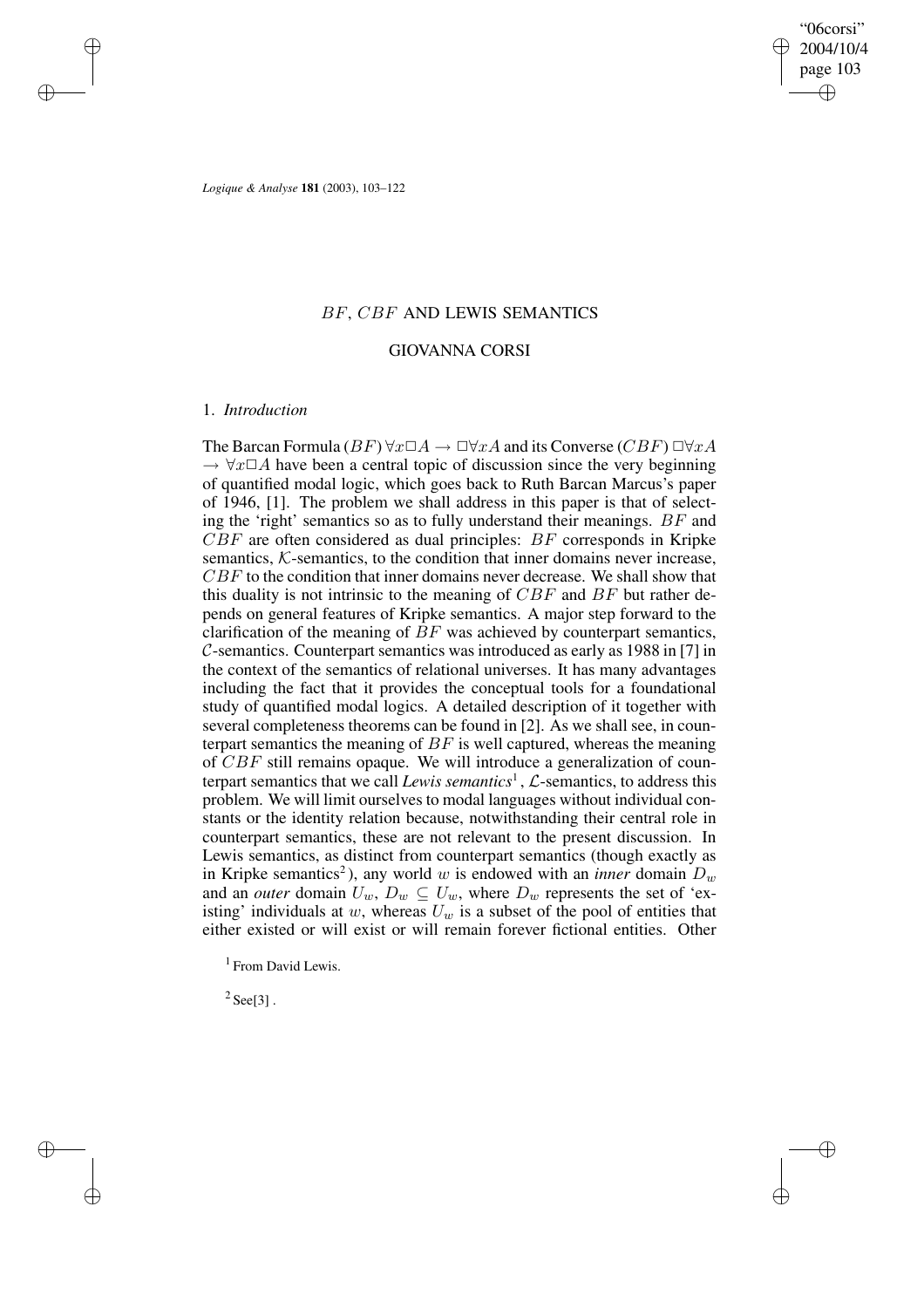"06corsi" 2004/10/4 page 104 ✐ ✐

✐

✐

#### 104 GIOVANNA CORSI

features of Lewis semantics are analogous to those of counterpart semantics, and, in particular, individuals are worldbound, so, in general, no individual exists in different worlds. Individuals have *similia* in different worlds and the task of retracing these is left to the counterpart relation  $\mathfrak{C}$ . An individual of a world w can have none, one, many *similia* or *counterparts* in any accessible world. This notion of counterpart is crucial to determining the value of modalized formulas: *John has the property of being necessarily A* if all of his counterparts in all accessible worlds have the property A. In more detail, given a formula  $\Box A(x_1, \ldots, x_n)$  with *exactly* the free variables  $x_1, \ldots, x_n$ , an *n*-tuple of individuals satisfies the property  $\Box A$  iff all the *n*-tuples of their respective counterparts satisfy A.

 $\langle a_1, \ldots, a_n \rangle \models_w \Box A(x_1, \ldots, x_n)$ iff for every v such that  $wRv$  and for every counterpart  $a_1^*, \ldots, a_n^*$  of  $a_1, \ldots, a_n$  in  $U_v, \langle a_1^*, \ldots, a_n^* \rangle \models_v A(x_1, \ldots, x_n)$ .

Analogously,

 $\langle a_1, \ldots, a_n \rangle \models_w \Diamond A(x_1, \ldots, x_n)$ iff there is a v such that  $wRv$  and there are counterparts  $a_1^*, \ldots, a_n^*$  of  $a_1, \ldots, a_n$  in  $U_v$ , such that  $\langle a_1^*, \ldots, a_n^* \rangle \models_v \tilde{A}(x_1, \ldots, x_n)$ .

## 2. *Lewis semantics*

A *Lewis-frame*, *L-frame*, is a quintuple  $\mathcal{F} = \langle W, R, D, U, \mathfrak{C} \rangle$ , where  $W \neq$  $\emptyset$ ,  $R \subseteq W^2$ , D and U are functions such that  $D_w$  is a set for every  $w \in W$ ,  $U_w$  is a set for every  $w \in W$  and  $D_w \subseteq U_w$ .  $\mathfrak C$  is the counterpart relation:  $\mathfrak{C} = \biguplus_{w,v \in W} \{ \mathfrak{C}_{\langle w,v \rangle} : wRv \}$ , where for any  $w, v \in W$ ,  $\mathfrak{C}_{\langle w,v \rangle} \subseteq (D_w \times D_w)$  $D_v$ ).<sup>3</sup>

A *Lewis-model* M based on an L-frame F is given by an interpretation function I such that: for any predicate symbol  $P^n$ ,  $I_w(P^n) \subseteq (U_w)^n$ .

 $D_w$  is the *inner* domain, the domain of variation of the quantifiers whereas  $U_w$  is the *outer* domain, the domain of interpretation of the predicate symbols, of the individual constants (if any) and the domain of variation of the variables.

Here are the four classes of frames we will refer to in the sequel.

<sup>3</sup> We take the disjoint union because the same individual may happen to belong to two different domains  $U_v$  and  $U_z$  and the one in  $U_v$  may be a counterpart of some a, whereas the one in  $U_z$  is not.

 $\rightarrow$ 

 $\rightarrow$ 

✐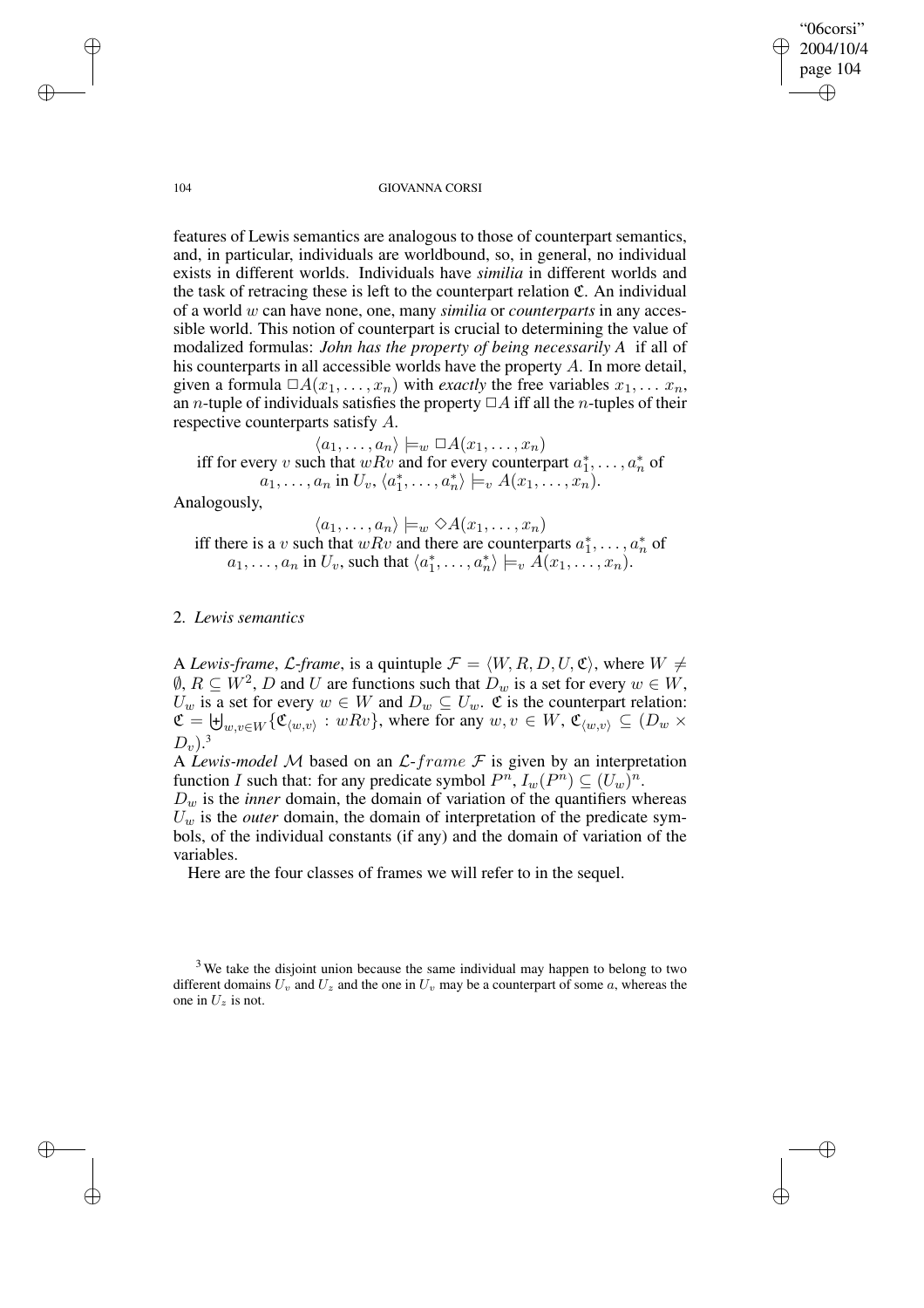| Lewis frames                | Counterpart frames          |
|-----------------------------|-----------------------------|
| $D_w \subseteq U_w$         | $D_w = U_w$                 |
| no proviso on $\mathfrak C$ | no proviso on $\mathfrak C$ |

 $\rightarrow$ 

 $\rightarrow$ 

✐

✐

Kripke frames Tarski-Kripke frames

 $D_w \subseteq U_w \neq \emptyset$ <br>  $wRv$  implies  $U_w \subseteq U_v$ <br>  $wRv$  implies  $U_w$  $\mathfrak C$  is a totally defined function typically  $\mathfrak C$  is the subset relation typically  $\mathfrak C$  is the subset relation

wRv implies  $U_w \subseteq U_v$ <br>
C is a totally defined function

A difficulty with Lewis semantics, as well as with counterpart semantics, is that a language appropriate to talk about  $\mathcal{L}\text{-frames}$  and  $\mathcal{L}\text{-models}$  has to be a language with types. Let us see why. In the truth clause given above,  $x_1, \ldots, x_n$  are *exactly*<sup>4</sup> the variables occurring free in A, but  $x_1, \ldots, x_n$  can be "too few" or "too many" when we consider subformulas of  $A(x_1, \ldots, x_n)$ , here is an example:  $\exists x_3 Q(x_1, x_2, x_3) \wedge P(x_1)$  contains two free variables,  $Q(x_1, x_2, x_3)$  three and  $P(x_1)$  just one free variable. Types are needed to solve the problem. Terms have types and consequently formulas have types. From a semantical point of view a type tells us the length of the  $n$ -tuple of elements of the domain with respect to which it makes sense either to evaluate a term or to establish if a formula is satisfied or not. Let  $x_1, x_2, x_3, \ldots$  be all the variables of the language. In order to see in a simple way how and why types are associated to terms, let us interpret the variables as projection functions. Let  $\pi_i^n$ ,  $n \geq i$ , be the projection function such that  $\pi_i^n(a_1,\ldots,a_n) = a_i$ . Quite naturally the formulas  $P(\pi_1^2(x,y))$  and  $P(\pi_1^1(x))$  are synonymous, but the first contains two free variables, whereas the second contains just one free variable. So  $P(\pi_1^2(x, y))$  is satisfied or not satisfied by pairs of individuals, whereas  $P(\pi_1^1(x))$  by single individuals. Now, according to the given truth clause of modalized formulas, it is not the case that

 $\langle a_1, a_2 \rangle \models_w \Box P(\pi_1^2)$  $(x, y)$  iff  $\langle a_1 \rangle \models_w \Box P(\pi_1^1(x))$ because the worlds where there are counterparts of both  $a_1$  and  $a_2$  are, in general, fewer than the worlds where there are counterparts of  $a_1$ <sup>5</sup>.

<sup>4</sup> As we will see in a moment, this proviso cannot be weakened.

"06corsi" 2004/10/4 page 105

✐

✐

✐

<sup>5</sup> This explains also why infinitary assignments will not do.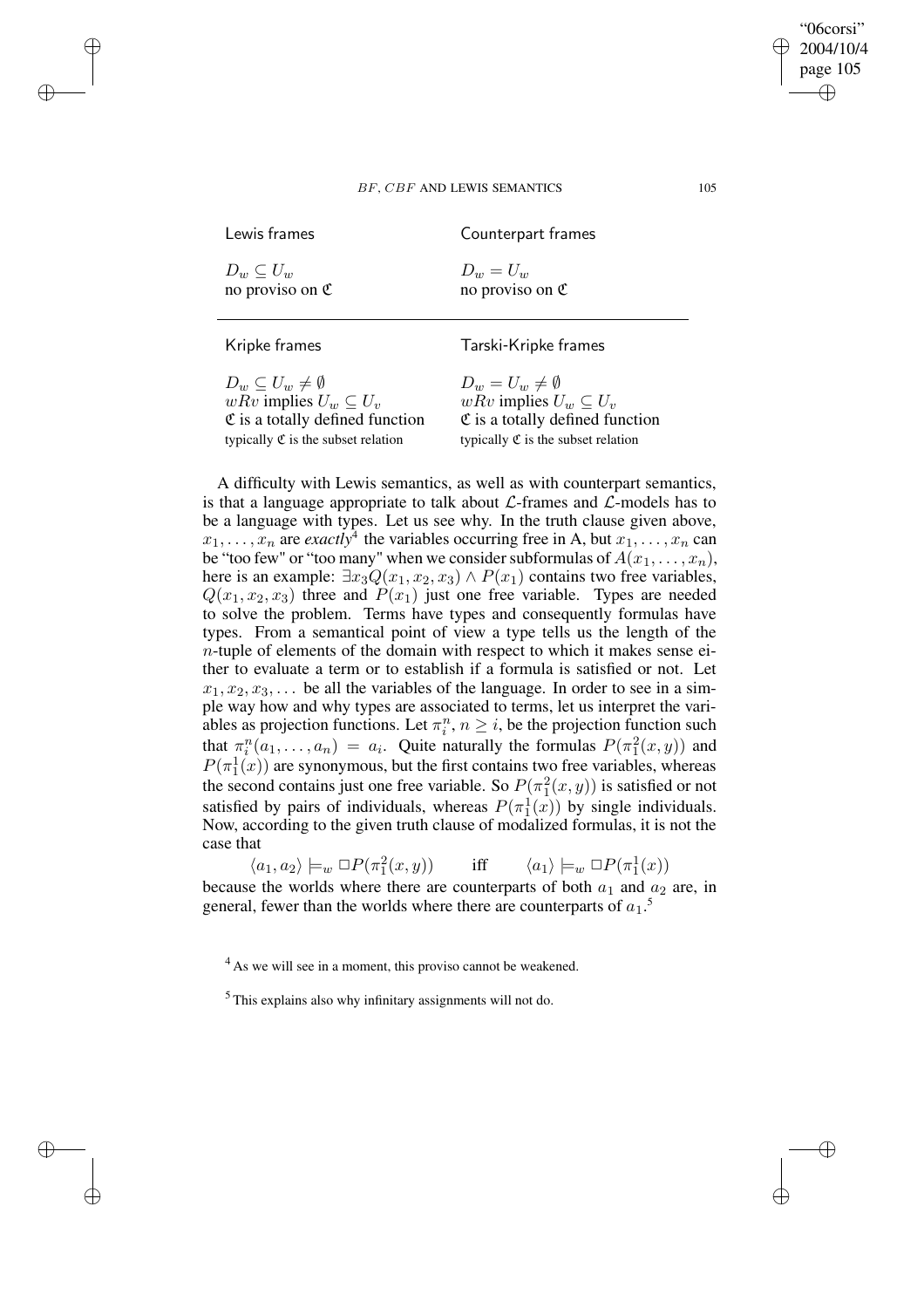✐

✐

#### 106 GIOVANNA CORSI

So we have to distinguish between  $\pi_1^2(x, y)$  and  $\pi_1^1(x)$ . Terms with types do the job. For each variable  $x_i$ ,

$$
x_i^n,
$$

 $n \geq i$ , is a term of type n. Intuitively speaking,  $x_i^n$  is a term "containing" the free variables  $x_1, \ldots, x_n$ .

For any *n*, and *m*-tuple of variables of type  $n, x_1^n, \ldots, x_m^n$ ,

$$
\langle x_1^n,\ldots,x_m^n\rangle
$$

is a *complex term* of type  $n \to m$  or 'from type n to type m'. In the following we will use the simpler notation  $\langle n : x_1, ..., x_m \rangle$  and we will call such complex terms *projections*. For every n, the empty list of variables of type  $n, \langle n : \rangle$ , is a projection of type  $n \to 0$ . Now the notion of well formed formula.

- 1. If  $P^n$  is an *n*-ary predicate symbol then  $P^n$  is a pure atomic formula of type n,
- 2. If A is a wff of type n and  $\langle m : x_1, ..., x_n \rangle$  is a projection of type  $m \rightarrow n$ , then  $\langle m : x_1, ..., x_n \rangle A$  is a wff of type m,
- 3. If A and B are wffs of type n, then  $\neg A$ ,  $\Box A$ ,  $A \lor B$  are wffs of type n.
- 4. If A is a wff of type  $n + 1$ , then  $\exists x_{n+1}A$  is a wff of type n,

Pure atomic formulas are written also as  $P<sup>n</sup>(n : x<sub>1</sub>, ..., x<sub>n</sub>)$ . Given a pure atomic formula  $P^n$  and a complex term  $\langle m : x_{i_1}, ..., x_{i_n} \rangle$  of type  $m \to n$ , then  $\langle m : x_{i_1}, ..., x_{i_n} \rangle P^n$  is an *atomic formula* of type m and, as usual, can be written as  $P^n(m : x_{i_1}, ..., x_{i_n})$ .  $Q^2(3 : x_1, x_3)$  and  $Q^2(5 : x_1, x_3)$ are different, for they have different types, whereas  $Q^2(2 : x_1, x_3)$  is not well formed because the type is less than the maximum index of the free variables.  $\langle m : x_{i_1}, ..., x_{i_n} \rangle A$  is a *substituted formula*. It is expedient to take the operation of substitution as a primitive logical operation. Given a formula A containing the variables  $x_1, \ldots, x_n$ , substitution applies to all the variables  $x_1, \ldots, x_n$  although vacuously to some (none or all) of them (i.e.  $x_i$  will be substituted for  $x_i$  itself), hence *n*-tuples of terms (of the same type) have to be considered. Moreover if each of the terms  $t_1, \ldots, t_n$  is of type m, the resulting formula will contain the free variables  $x_1, \ldots, x_m$  and so it will be of type m.

Quantifying reduces the type by one, so from  $Q^2(3:x_1,x_3)$  we get  $\forall x_3 Q^2$  $(3: x_1, x_3)$  of type 2, from  $Q^2(3: x_1, x_2)$  we get  $\forall x_3 Q^2(3: x_1, x_2)$  of type 2 (vacuous quantification).  $\forall x_1 Q^2(2 : x_1, x_2)$  is not well formed. No collision between free and bound variables can occur: all bound variables have indices greater than the indices of the free variables.

## *Interpretation of terms and satisfaction in* L*-models*

Projections of type  $n \to m$  are interpreted with respect to *n*-tuples of elements of the domain:

 $\rightarrow$ 

 $\rightarrow$ 

✐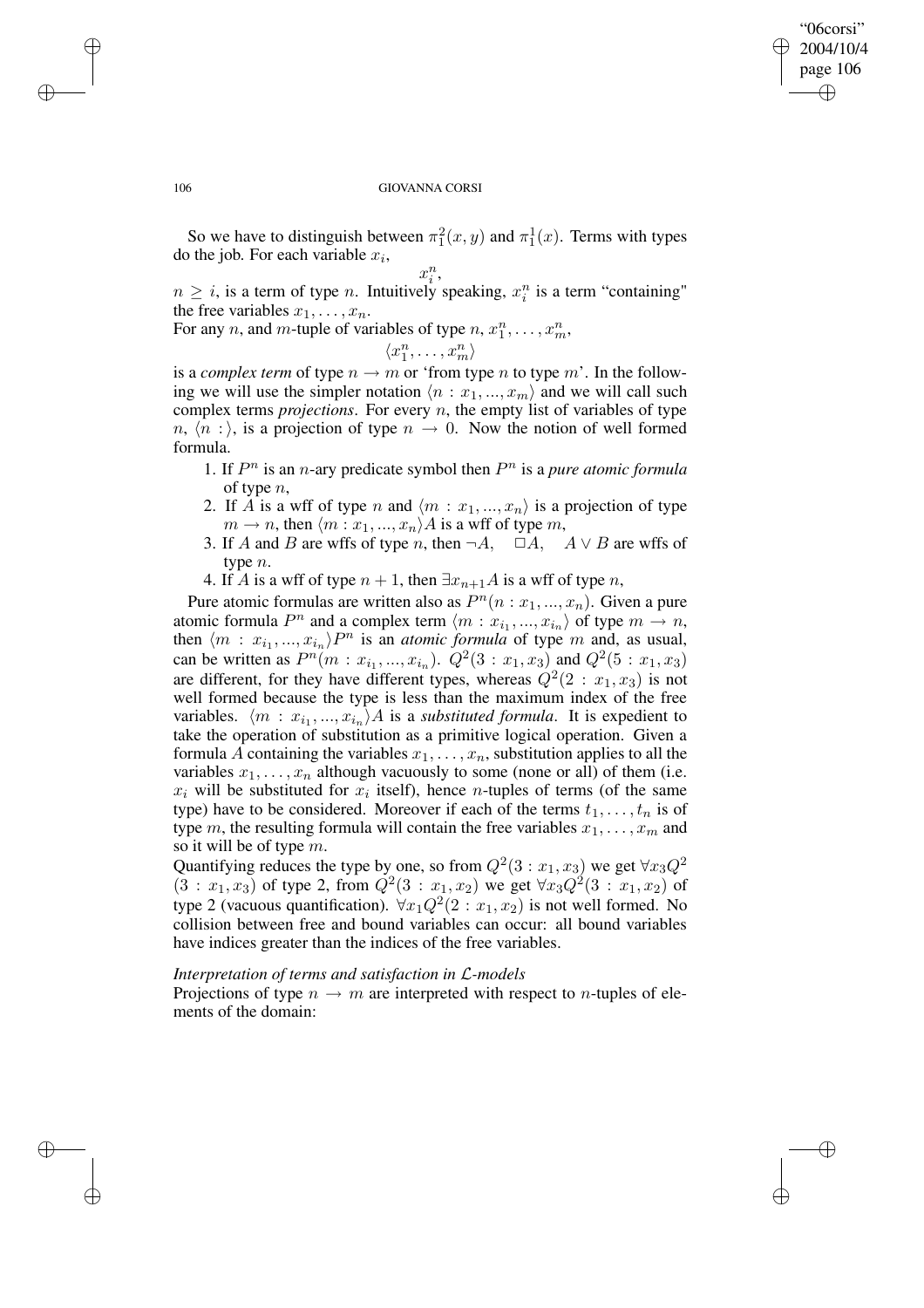## "06corsi" 2004/10/4 page 107 ✐ ✐

 $\oplus$ 

✐

## BF, CBF AND LEWIS SEMANTICS 107

$$
\langle a_1, ..., a_n \rangle [n : x_{i_1}, ..., x_{i_m}] = \langle a_{i_1}, ..., a_{i_m} \rangle.
$$

Let  $M = \langle W, R, D, U, \mathfrak{C}, I \rangle$  be an  $\mathcal{L}\text{-model}$ . For any  $w \in W$ , *n*-tuple  $\langle a_1, ..., a_n \rangle$  of elements of  $U_w$  and formula A of type n, we define when  $\langle a_1, ..., a_n \rangle$  *satisfies* A *at* w *in* 

 $\mathcal{M}, \langle a_1, ..., a_n \rangle \models_w A$ . By induction on A.

 $\rightarrow$ 

 $\rightarrow$ 

✐

✐

$$
\langle a_1, ..., a_n \rangle \models_w P^n \quad \text{iff} \quad \langle a_1, ..., a_n \rangle \in I_w(P^n)
$$
  
\n
$$
\langle a_1, ..., a_n \rangle \models_w \langle n : x_{i_1}, ..., x_{i_k} \rangle B \quad \text{iff} \quad \langle a_1, ..., a_n \rangle [n : x_{i_1}, ..., x_{i_k}] \models_w B
$$
  
\n
$$
\langle a_1, ..., a_n \rangle \models_w \neg C \quad \text{iff} \quad \langle a_1, ..., a_n \rangle \not\models_w C
$$
  
\n
$$
\langle a_1, ..., a_n \rangle \models_w C \lor D \quad \text{iff} \quad \langle a_1, ..., a_n \rangle \models_w C \text{ or } \langle a_1, ..., a_n \rangle \models_w D
$$
  
\n
$$
\langle a_1, ..., a_n \rangle \models_w \exists x_{n+1} C \quad \text{iff} \quad \text{for some } b \in D_w, \langle a_1, ..., a_n, b \rangle \models_w C
$$
  
\n
$$
\langle a_1, ..., a_n \rangle \models_w \Box C \quad \text{iff} \quad \text{for all } v \text{ such that } wRv \text{ and for all}
$$
  
\n
$$
\langle a_1, ..., a_n \rangle \models_w \Box C \quad \text{iff} \quad \text{for all } v \text{ such that } wRv \text{ and for all}
$$
  
\n
$$
a_1^*, ..., a_n^* \text{ in } U_v \text{ such that } a_i \mathfrak{C} a_i^*, 1 \leq i \leq n, \langle a_1^*, ..., a_n^* \rangle \models_v C.
$$

A formula A of type *n* is *true* at w in  $\mathcal{M}$ ,  $\mathcal{M} \models_w^n A$ , iff for any *n*tuple  $a_1, \ldots, a_n$  of elements of  $U_w, \langle a_1, \ldots, a_n \rangle \models_w A$ . A is *valid on* M,  $\mathcal{M} \models^n A$ , iff  $\mathcal{M} \models_w^n A$  for all  $w \in W$ . A is *valid on a L-frame*  $\mathcal{F}$ ,  $\mathcal{F} \models^n A$ , iff  $\mathcal{M} \models^n \tilde{A}$  for every model M based on  $\mathcal{F}$ .

Note that, in general,  $\langle n : x_{i_1}, \ldots, x_{i_k} \rangle \Box A$  and  $\Box \langle n : x_{i_1}, \ldots, x_{i_k} \rangle A$  have different meanings. Take the formula  $\langle 1 : x_1, x_1 \rangle \Box P(x_1, x_2)$ . Then

$$
\langle a \rangle \models_w \langle 1 : x_1, x_1 \rangle \Box P(x_1, x_2) \quad \text{iff} \quad \langle a, a \rangle \models_w \Box P(x_1, x_2),
$$
  
\n
$$
\langle a^*, a^{**} \rangle \models_v P(x_1, x_2), \text{ where } a^*
$$
  
\n
$$
\langle a \rangle \models_w \Box \langle 1 : x_1, x_1 \rangle \Box P(x_1, x_2) \quad \text{iff} \quad \text{for all } v \text{ such that } wRv, \langle a^* \rangle \models_v
$$
  
\n
$$
\langle a \rangle \models_w \Box \langle 1 : x_1, x_1 \rangle \Box P(x_1, x_2) \quad \text{iff} \quad \text{for all } v \text{ such that } wRv, \langle a^* \rangle \models_v
$$
  
\n
$$
\langle 1 : x_1, x_1 \rangle P(x_1, x_2), \text{ where } a^* \text{ is a counterpart of } a \text{ in } v,
$$
  
\n
$$
\text{iff} \quad \langle a^*, a^* \rangle \models_v P(x_1, x_2).
$$

 $\langle 1 : x_1, x_1 \rangle \Box P(x_1, x_2)$  is a *de re* modality, whereas  $\Box \langle 1 : x_1, x_1 \rangle P(x_1, x_2)$ (that is just  $\Box P(x_1, x_1)$ ) is a *de dicto* modality.

Here is a list of well known modal formulas

$$
GF \qquad \exists x_{n+1} \Box A \to \Box \exists x_{n+1} A
$$

$$
D \qquad \Box \langle n+1 : x_1, \ldots, x_n \rangle A \to \langle n+1 : x_1, \ldots, x_n \rangle \Box A
$$

$$
BF \qquad \forall x_{n+1} \Box A \to \Box \forall x_{n+1} A
$$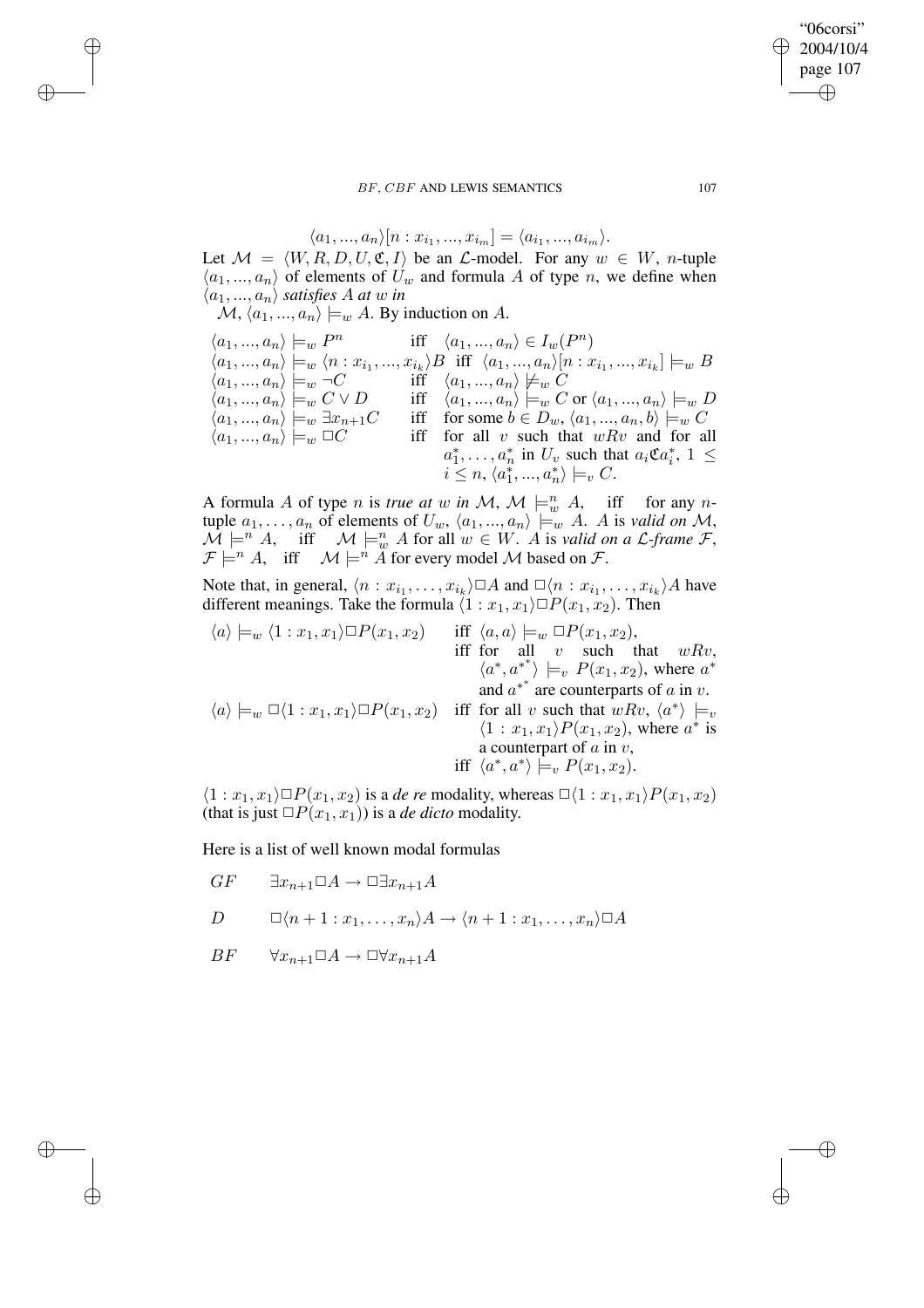"06corsi"  $\geq 2004/10/4$ page 108  $\bigoplus$ 

 $\bigoplus$ 

 $\bigoplus$ 

## 108 GIOVANNA CORSI

$$
M \qquad \square \langle n+1:x_1, x_1, x_2, \dots, x_{n+2} \rangle A
$$
  
\n
$$
\rightarrow \langle n+1:x_1, x_1, x_2, \dots, x_{n+2} \rangle \square A
$$
  
\n
$$
CBF \qquad \square \forall x_{n+1}A \rightarrow \forall x_{n+1} \square A
$$

## *Models and countermodels*

We present with a few simple pictures some countermodels to the formulas listed above based on  $\mathcal{L}\text{-frames}$ . The pictures with the comments alongside are self-explanatory. In the pictures the counterpart relation is symmetric.

Model I 
$$
\mathcal{F} \not\models GF
$$
  
\n $v \quad b^* \notin \hat{P}$   
\n $\underbrace{(b^*)}^{b^*} v \quad b^* \notin \hat{P}$   
\n $\underbrace{(a)} \models_w \Box P(x_1), \quad \not\models_w \exists x_1 \Box P(x_1) \rightarrow \Box \exists x_1 P(x_1)$ 

Model II  
\n
$$
\mathcal{F} \not\models D
$$
\n
$$
\begin{array}{ccc}\n\bullet & \circ & b^* \notin \hat{P} \\
\hline\n\bullet & \circ & \circ & \circ\n\end{array}
$$
\n
$$
\begin{array}{ccc}\n\bullet & \circ & \circ & \circ \\
\hline\n\bullet & \circ & \circ & \circ\n\end{array}
$$
\n
$$
\begin{array}{ccc}\n\bullet & \circ & \circ & \circ \\
\hline\n\bullet & \bullet & \circ & \circ\n\end{array}
$$
\n
$$
\begin{array}{ccc}\n\bullet & \circ & \circ & \circ \\
\hline\n\bullet & \bullet & \circ & \circ\n\end{array}
$$
\n
$$
\begin{array}{ccc}\n\bullet & \circ & \circ & \circ \\
\hline\n\bullet & \circ & \circ & \circ\n\end{array}
$$
\n
$$
\begin{array}{ccc}\n\bullet & \circ & \circ & \circ \\
\hline\n\bullet & \circ & \circ & \circ\n\end{array}
$$
\n
$$
\begin{array}{ccc}\n\bullet & \circ & \circ & \circ & \circ \\
\hline\n\bullet & \circ & \circ & \circ & \circ\n\end{array}
$$

Model III 
$$
\mathcal{F} \not\models BF
$$
  
 $\overbrace{A^{a^*}, A}^{a^*}} \qquad v \qquad b^* \notin \hat{P}, \quad c$ 

$$
\overrightarrow{b^*} \quad v \quad b^* \notin \hat{P}, \ a^* \in
$$

$$
\begin{array}{ccc}\n & \models_w \forall x_1 \Box P(x_1) & \not\models_v \forall x_1 P(x_1) \\
\downarrow_w & \forall x_1 \Box P(x_1) \rightarrow \Box \forall x_1 P(x_1)\n\end{array}
$$

 $\hat{P}$ 

Model IV  $\mathcal{F} \not\models M$ 

☛  $\overline{\phantom{a}}$ 

✡

 $\cdot a^*$ 



$$
\langle b^*, b^* \rangle \in \hat{R}, \quad \langle a, a \rangle \in \hat{R}, \quad \langle b^*, a \rangle \notin \hat{R}
$$
  

$$
\langle b \rangle \models_w \Box \langle 1 : x_1, x_1 \rangle R(x_1, x_2) \quad \langle b, b \rangle \not\models_w \Box R(x_1, x_2)
$$
  

$$
\langle b \rangle \not\models_w \Box \langle 1 : x_1, x_1 \rangle R(x_1, x_2)
$$
  

$$
\rightarrow \langle 1 : x_1, x_1 \rangle \Box R(x_1, x_2)
$$

✐

 $\overline{a}$ 

 $\bigoplus$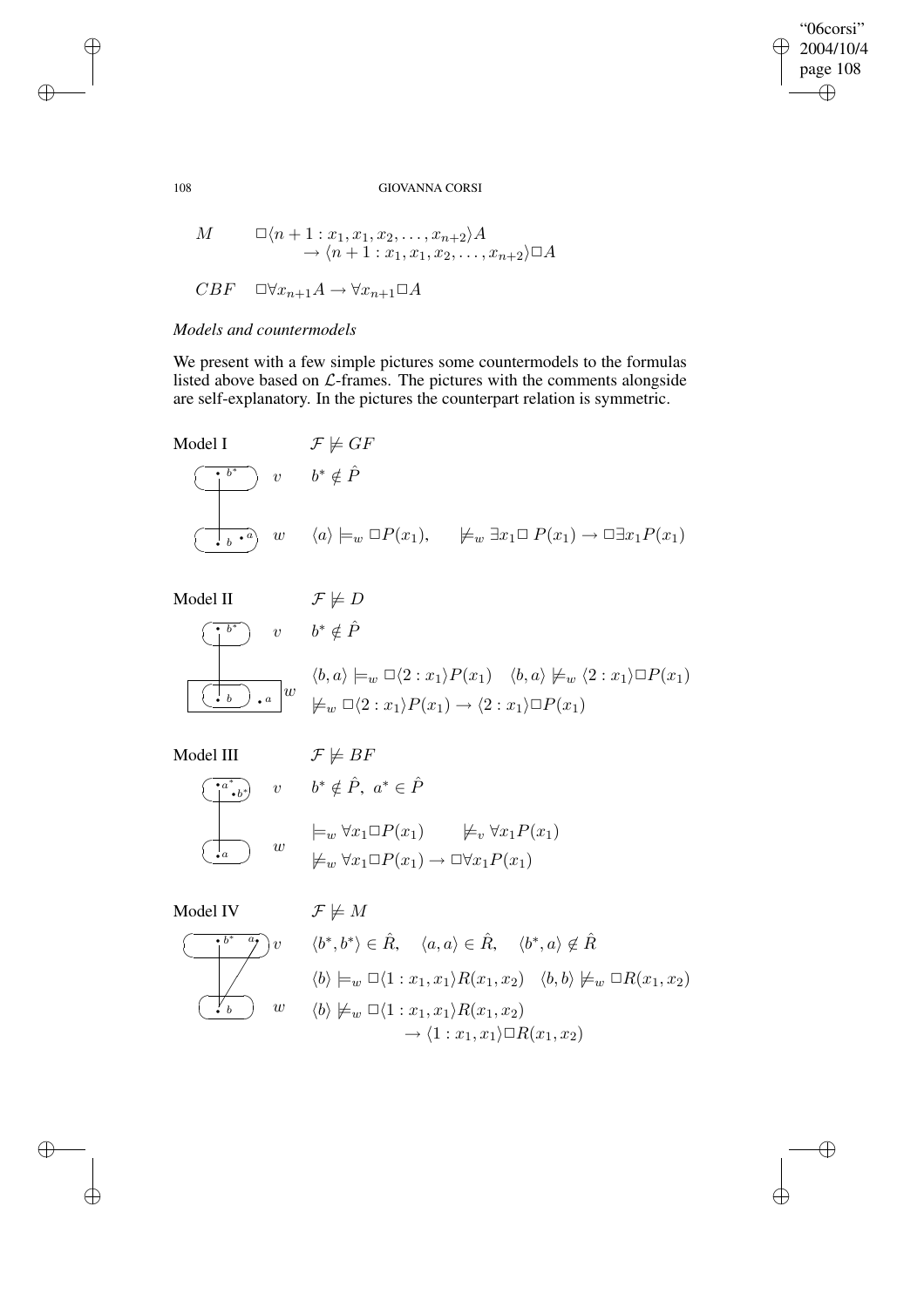Model V  
\n
$$
\mathcal{F} \not\models CBF
$$
\n
$$
\begin{array}{|c|c|c|}\n\hline\n\begin{pmatrix}\n\overrightarrow{b}^* & \overrightarrow{a} \\
\overrightarrow{b}^* & \overrightarrow{b}^* & \in \hat{P} & a \notin \hat{P} \\
\hline\n\end{pmatrix} \\
\hline\n\begin{pmatrix}\n\overrightarrow{b}^* & \overrightarrow{b} & \overrightarrow{b} \\
\overrightarrow{b} & \overrightarrow{b} & \overrightarrow{b} \\
\hline\n\end{pmatrix} & w & \langle \rangle \not\models_w \Box \forall x_1 P(x_1) \rightarrow \forall x_1 \Box P(x_1) \\
\hline\n\begin{pmatrix}\n\overrightarrow{b} & \overrightarrow{b} & \overrightarrow{b} \\
\overrightarrow{b} & \overrightarrow{b} & \overrightarrow{b} \\
\overrightarrow{b} & \overrightarrow{b} & \overrightarrow{b} \\
\end{pmatrix} & \hline\n\end{array}
$$

*Properties of* C *corresponding to modal formulas*<sup>6</sup>

 $\rightarrow$ 

 $\rightarrow$ 

✐

✐

|                                    | $\mathfrak C$ is totally defined iff if wRv and $a \in D_w$ iff $\mathcal F \models GF$<br>then there is a $b \in D_n$<br>such that $a \mathfrak{C} b$                 |  |
|------------------------------------|------------------------------------------------------------------------------------------------------------------------------------------------------------------------|--|
|                                    | $\mathfrak{C}$ is <i>u</i> -totally defined iff if $wRv$ and $a \in U_w$ iff $\mathcal{F} \models D$<br>then there is a $b \in U_v$<br>such that $a \mathfrak{C} b$    |  |
| $\mathfrak C$ is <i>surjective</i> | iff if wRv and $b \in D_v$ iff $\mathcal{F} \models BF$<br>then there is an $a \in$<br>$D_w$ such that $a\mathfrak{C}b$                                                |  |
|                                    | $\mathfrak{C}$ is a part. function iff if $w R v, a \in U_w, b, c \in \text{iff} \mathcal{F} \models M$<br>$U_v$ , $a\mathfrak{C}b$ and $a\mathfrak{C}c$ then<br>$b=c$ |  |
|                                    | $\mathfrak{C}$ is preservative iff if $wRv, a \in D_w, b \in \text{iff} \mathcal{F} \models CBF$<br>$U_v$ and $a\mathfrak{C}b$ then $b \in$<br>$D_v$                   |  |

Let us prove the 'if' arrows; the 'only if' arrows are trivial. Consider a modal language with a unary predicate letter  $P$  and let an  $\mathcal{L}$ -frame  $\mathcal F$  be given.

Assume that  $GF$  is valid on  $F$ . Take an  $\mathcal{L}\text{-model } \mathcal{M}$  based on  $F$ , let  $w \in W$ ,  $a \in D_w$  and define  $I_v(P) = \{b \in D_v : a \mathfrak{C}b\}$ , for all v such that wRv. It obtains that  $\langle \rangle \models_w \exists x_1 \Box P$ . (If  $I_v(P) = \emptyset$ , then trivially  $\langle a \rangle \models_w \Box P(x_1)$ .) By hypothesis GF is L-valid, whence  $\langle \rangle \models_w \Box \exists x_1 P$ . It follows that  $\langle \rangle \models_v \exists x_1 P$  for all v such that wRv, whence for some  $b \in D_v$ ,  $\langle b \rangle \models_v P$ , consequently  $I_v(P) \neq \emptyset$ , so  $\{b \in D_v : a \mathfrak{C}b\} \neq \emptyset$ , whence  $\mathfrak{C}$  is totally defined.

 $^6$  See [7].

"06corsi" 2004/10/4 page 109

✐

✐

✐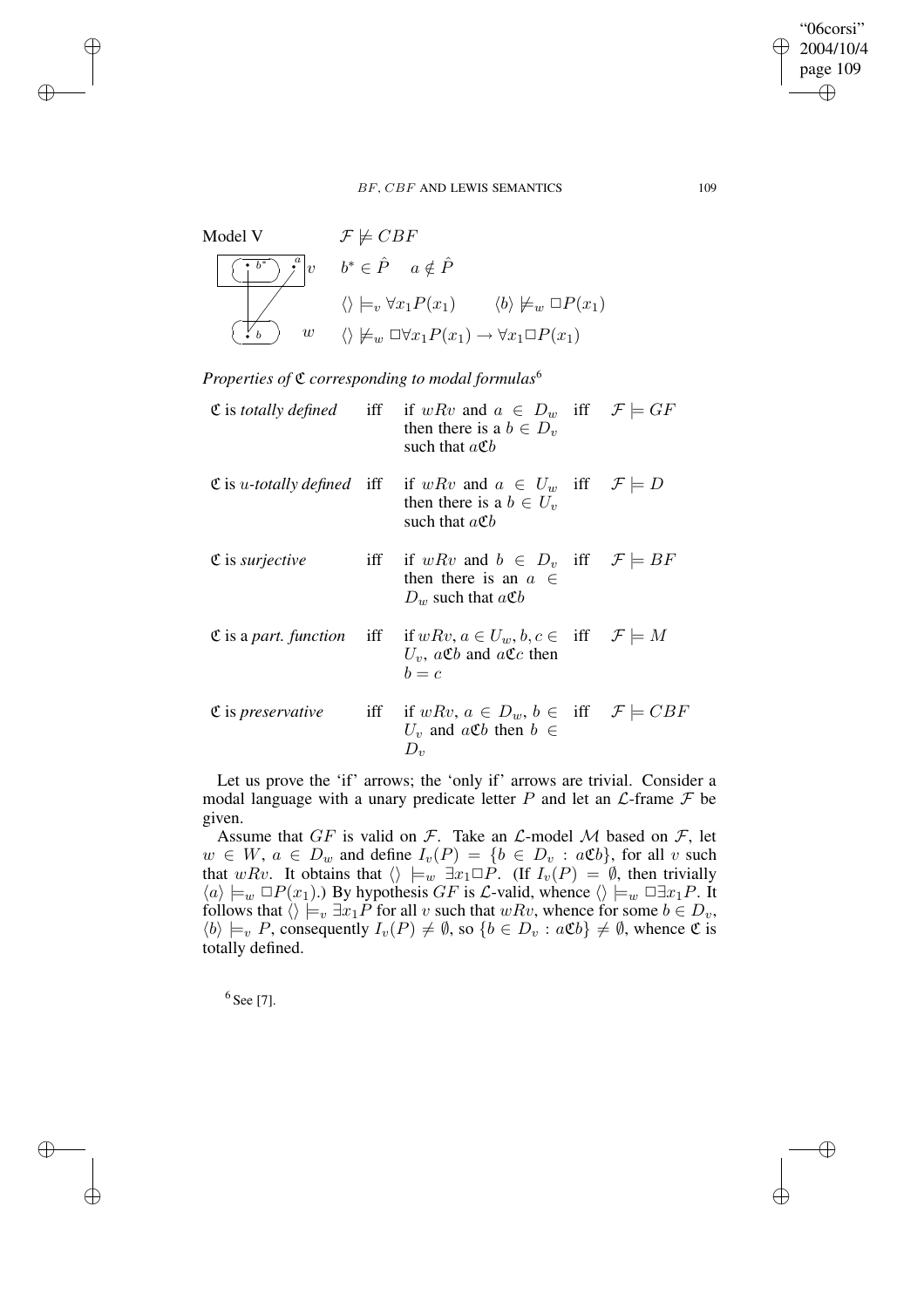"06corsi" 2004/10/4 page 110 ✐ ✐

✐

✐

#### 110 GIOVANNA CORSI

Assume that D is valid on F. Take an  $\mathcal L$ -model M based on F, let  $w \in W$ and  $a \in U_w$ . For any v, wRv, define  $I_v(P) = D_v$  if there is an  $a^* \in U_v$  such that  $a\mathfrak{C}a^*$ ;  $\overline{I}_v(P) = \emptyset$ , otherwise. Then  $\langle a \rangle \models_w \Box \langle 1 : \rangle \forall x_1 P(x_1)$ . Therefore via  $D, \langle a \rangle \models_w \langle 1 : \rangle \Box \forall x_1 P(x_1),$  so  $\langle \rangle \models_w \Box \forall x_1 P(x_1)$ , hence for any v,  $wRv, \langle \rangle \models_v \forall x_1P(x_1)$  and so for any  $v, wRv, I_v(P) = D_v$ . Consequently, by definition of  $I_v(P)$ , there is an  $a^* \in U_v$  such that  $a \mathfrak{C} a^*$ , so  $\mathfrak{C}$  is u-totally defined.

Assume that BF is valid on F. Take an  $\mathcal L$ -model M based on F, a world  $w \in W$  and for all  $v \in W$  such that  $wRv$ , define  $I_v(P) = \{b \in D_v : a\mathfrak{C}b\}$ for some  $a \in D_w$ . Then  $\langle \rangle \models_w \forall x_1 \Box P(x_1)$ . Therefore, via  $BF$ ,  $\langle \rangle \models_w$  $\Box \forall x_1 P(x_1)$ . Whence for all  $v.wRv$ . and for all  $b \in D_v$ ,  $\langle b \rangle \models_v P(x_1)$ . So for all  $b \in D_v$  there is an  $a \in D_w$  such that  $a \mathfrak{C}b$ . Consequently  $\mathfrak C$  is surjective.

Assume that M is valid on F. Let  $w \in W$ . Take an  $\mathcal{L}\text{-model } \mathcal{M}$  based on F, where  $I_v(P^2) = \{\langle a, a \rangle : a \in D_v\}$ , for all v such that  $wRv$ . It obtains that  $\langle a \rangle \models_w \Box \langle 1 : x_1, x_1 \rangle P^2(x_1, x_2)$ . Whence by M it follows that  $\langle a \rangle \models_w$  $\langle 1 : x_1, x_1 \rangle \Box P^2(x_1, x_2)$ . Therefore  $\langle a, a \rangle \models_w \Box P^2(x_1, x_2)$ . So for all v, wRv, all  $a^*$ ,  $a^{\circ} \in D_v$  such that  $a\mathfrak{C}a^*$  and  $a\mathfrak{C}a^{\circ}$ ,  $\langle a^*, a^{\circ} \rangle \models_w P^2(x_1, x_2)$ . Therefore  $a^* = a^{\circ}$  by definition of  $I_v(P^2)$ . Consequently  $\{a^* \in U_v : a\mathfrak{C}a^*\}$ either is equal to the empty set or is equal to  $\{a^*\}$ , so  $\mathfrak C$  is a partial function.

Assume that  $CBF$  is valid on  $F$ . Take an  $\mathcal{L}\text{-model } \mathcal{M}$  based on  $\mathcal{F}$ , let  $w \in W$ ,  $a \in D_w$  and define  $I_v(P) = D_v$ , for all v such that  $wRv$ . It obtains that  $\langle \rangle \models_w \Box \forall x_1 P(x_1)$ . Whence by  $CBF$ ,  $\langle \rangle \models_w \forall x_1 \Box P(x_1)$ . It follows in particular that,  $\langle a \rangle \models_w \Box P(x_1)$ ; consequently either a has no counterparts in  $U_v$  or for all  $a^* \in U_v$  such that  $a\mathfrak{C}a^*, \langle a^* \rangle \models_v P(x_1)$ , hence  $a^* \in \overline{D}_v$ . Consequently  $\mathfrak C$  is preservative.

In counterpart semantics validity of  $BF$  corresponds to the condition that  $\mathfrak C$  is surjective, and this condition, as we have seen above, remains the same in Lewis semantics. The situation is different for  $CBF$ , in counterpart semantics no condition parallels the property of being 'preservative', CBF seems to be uncontroversial and unassuming. In C-semantics CBF corresponds to the principle that R.Stalnaker calls  $QCBF$ . "But  $QCBF$ , a qualified version of the converse of the Barcan formula does seem to be validated without any assumptions about the relationships between the domains of the different possible worlds:

$$
(QCBF) \qquad \qquad \Box \forall \hat{x} \phi \to \forall \hat{x} \Box (Ex \to \phi)
$$

where E is the predicate of existence (defined as  $\exists \hat{y}(x = y)$ ). Whatever the relations between the domains, surely if in  $w$  it is necessary that everything

 $\rightarrow$ 

 $\rightarrow$ 

✐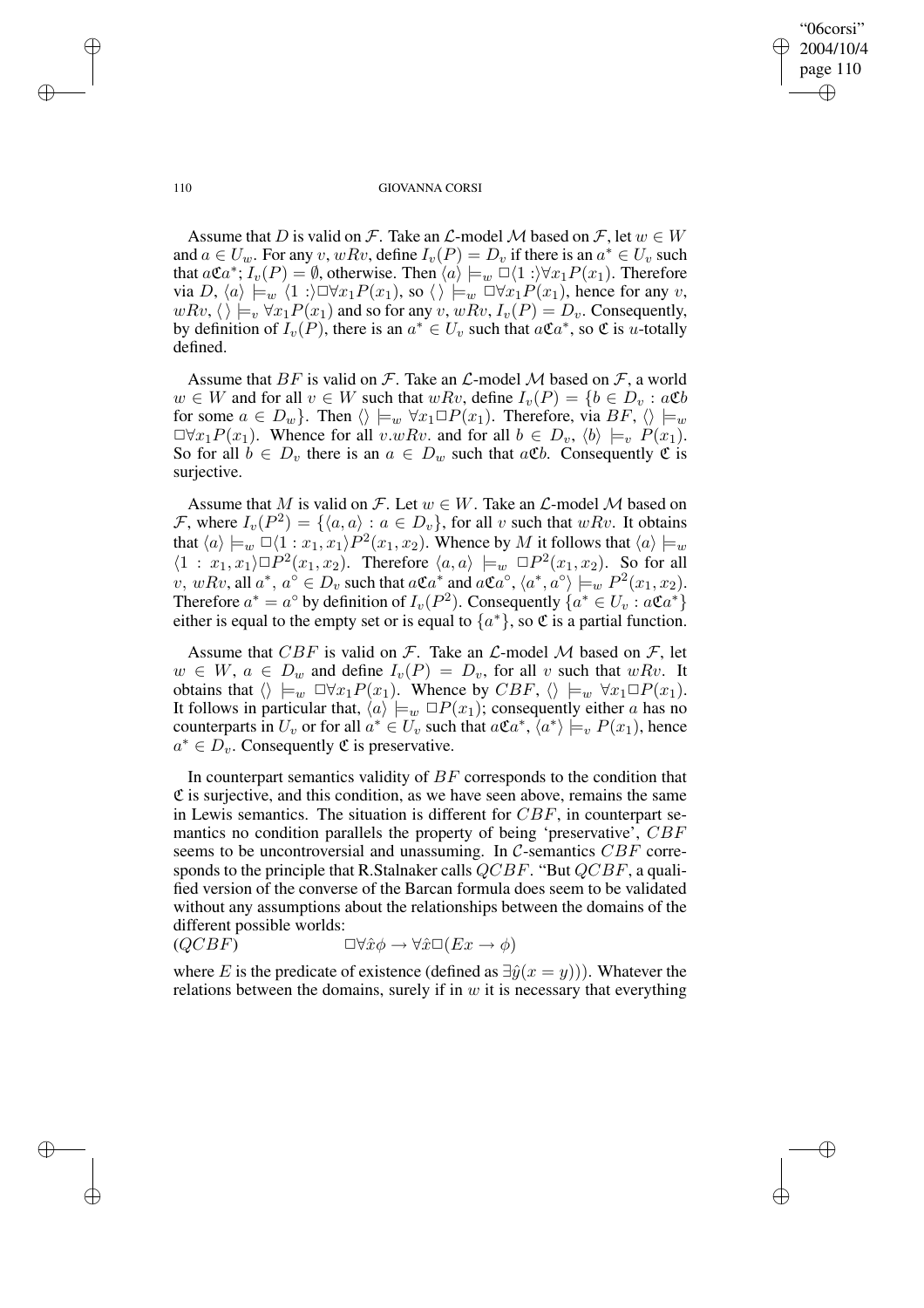must satisfy  $\phi$ , then anything that exists in w must satisfy  $\phi$  in every accessible possible world *in which that individual exists*.", see [11], p.18. We can rephrase this quotation by saying '... surely if in  $w$  it is necessary that everything must satisfy  $\phi$ , then every counterpart of anything that exists in w must satisfy φ in every accessible possible world *in which that counterpart exists*.' But this is exactly the meaning of  $\Box \forall x \phi \rightarrow \forall x \Box \phi$  in counterpart semantics, consequently CBF is synonymous with QCBF.

Let Q.K and  $\tau Q.K$  be the formal systems which axiomatize the set of formulas valid on all Tarski-Kripke frames and the set of formulas valid on all counterpart frames, respectively.<sup>7</sup>  $CBF$  is a theorem of Q.K and here is its well known proof:

| $\forall x A \rightarrow A$                     | Universal Instantiation |
|-------------------------------------------------|-------------------------|
| $\Box \forall x A \rightarrow \Box A$           | $Nec. + Distribution$   |
| $\Box \forall x A \rightarrow \forall x \Box A$ | $\forall$ -Introduction |

In  $\tau Q.K$  the proof of  $CBF$  is one line longer:

 $\langle n+1 : x_1, \ldots, x_n \rangle \forall x A \rightarrow A$  Universal Instantiation  $\Box(n + 1 : x_1, \ldots, x_n) \forall x A \rightarrow \text{Nec.} + \text{Distribution}$  $\Box A$  $\langle n+1 : x_1, \ldots, x_n \rangle \Box \forall x A \rightarrow \text{by } CD$  $\Box A$  $\Box \forall x A \rightarrow \forall x \Box A$   $\forall$ -Introduction  $CD \langle n+1 : x_1, \ldots, x_n \rangle \Box A \rightarrow \Box \langle n+1 : x_1, \ldots, x_n \rangle A$ (Converse of D)

From a semantical point of view CD says that the worlds where there are counterparts of a given  $n+1$ -tuple of individuals  $a_1, \ldots, a_n, a_{n+1}$  are a subset of the worlds where there are counterparts of the *n*-tuple  $a_1, \ldots a_n$ . What is noticeable is that CD and CBF are mutually derivable in the presence of the universal instantiation.

Let  $\vec{x}$  be  $x_1, ..., x_n$  and A be of type  $n + 1$ .

CD implies CBF

 $\rightarrow$ 

 $\rightarrow$ 

✐

✐

 $\langle n+1 : \vec{x} \rangle \forall x_{n+1}A \rightarrow A$ <br>  $\Box \langle n+1 : \vec{x} \rangle \forall x_{n+1}A \rightarrow \Box A$ <br>
Nec.+Distribution  $\Box(n+1 : \vec{x}) \forall x_{n+1} A \rightarrow \Box A$  Nec.<br>  $\langle n+1 : \vec{x} \rangle \Box \forall x_{n+1} A \rightarrow \Box A$  CD  $\langle n+1 : \vec{x} \rangle \Box \forall x_{n+1} A \to \Box A$ <br> $\Box \forall x_{n+1} A \to \forall x_{n+1} \Box A$   $\forall$ -Introduction  $\Box \forall x_{n+1}A \rightarrow \forall x_{n+1}\Box A$ 

<sup>7</sup> See [2] and [3].  $\tau Q.K$  is called  $Q.K_*^t$  in [2].

"06corsi" 2004/10/4 page 111

✐

✐

✐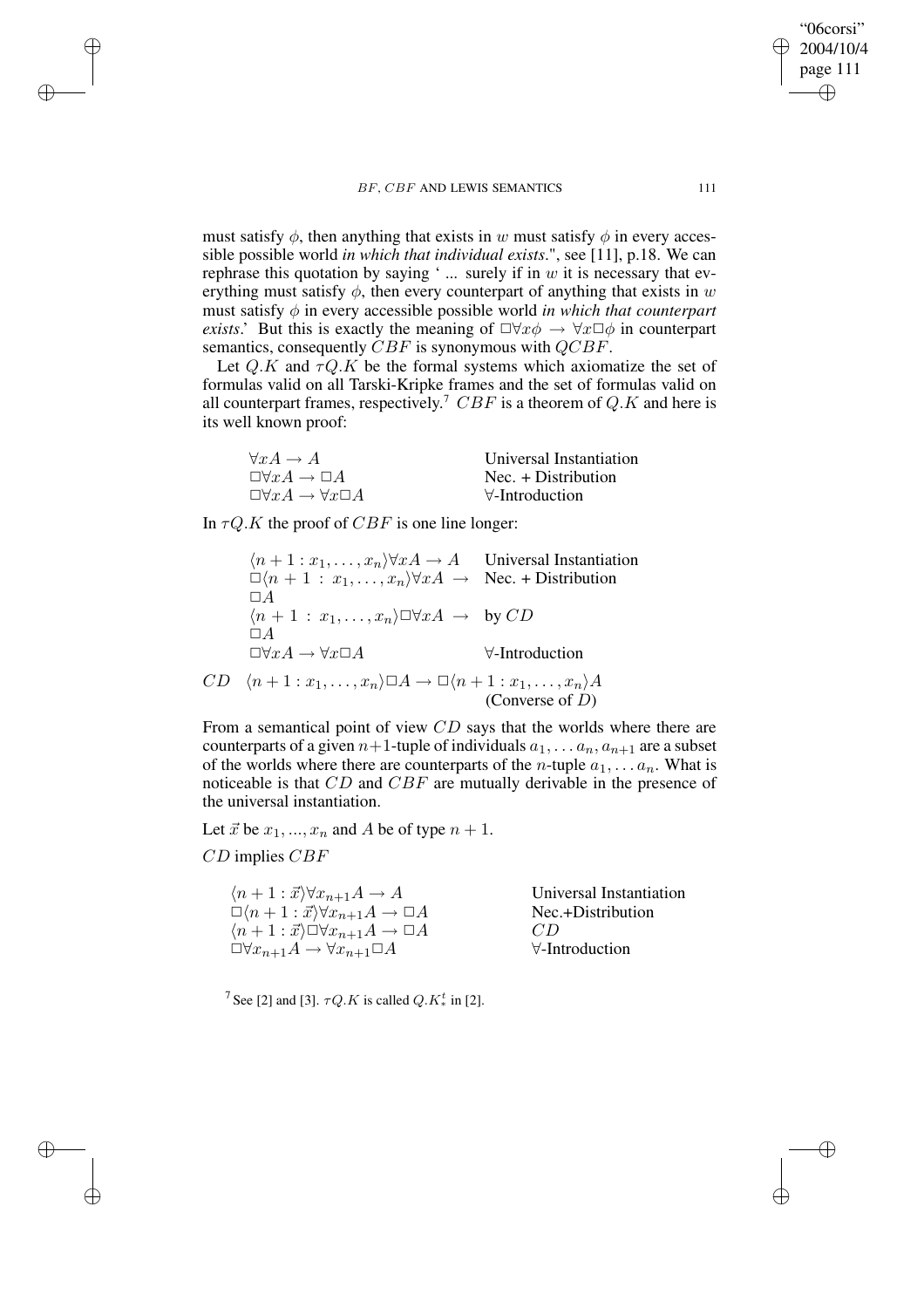"06corsi" 2004/10/4 page 112 ✐ ✐

✐

✐

#### 112 GIOVANNA CORSI

Now, let  $\vec{x}$  be  $x_1, ..., x_n$  and A be of type n.

CBF implies CD

| $\langle n+1:\vec{x}\rangle A \rightarrow \langle n+1:\vec{x}\rangle A$                    | Taut.                      |
|--------------------------------------------------------------------------------------------|----------------------------|
| $A \rightarrow \forall x_{n+1} \langle n+1 : \vec{x} \rangle A$                            | $\forall$ -Introduction    |
| $\Box A \rightarrow \Box \forall x_{n+1} \langle n+1 : \vec{x} \rangle A$                  | Nec.+Distribution          |
| $\Box A \rightarrow \forall x_{n+1} \Box (n+1 : \vec{x}) A$                                | by $CBF$                   |
| $\langle n+1:\vec{x}\rangle \Box A \rightarrow \langle n+1:\vec{x}\rangle \forall x_{n+1}$ | Substitut. for Variables   |
| $\Box\langle n+1:\vec{x}\rangle A$                                                         |                            |
| $\langle n+1:\vec{x}\rangle \Box A \rightarrow \Box \langle n+1:\vec{x}\rangle A$          | by Universal Instantiation |

 $CD$  is a theorem of  $\tau Q.K$  since it is an instance of axiom

$$
S^{\Box} \qquad \langle m : x_{i_1}, \dots, x_{i_n} \rangle \Box A \to \Box \langle m : x_{i_1}, \dots, x_{i_n} \rangle A,
$$

so obviously CBF is provable in  $\tau Q.K$ .

Let us go back to Lewis semantics. Consider the  $\mathcal{L}\text{-frame}$  of model I. The fact that  $a \in D_w$  has no counterparts in v does not prevent the validity of  $CBF$ , therefore the equation between validity of  $CBF$  and 'increasing domains' seems not to hold. The increasing domains condition of  $K$ -semantics seems rather to parallel in  $\mathcal{L}$ -semantics the property of  $\mathfrak C$  of being totally defined. It is because in Kripke semantics it is assumed from the very beginning that the same individual exists in every related world, i.e. the counterpart relation is the identity relation and it is totally defined, that  $CBF$  is intertwined with the increasing domains condition.

## 3. *The asymmetry between* BF *and* CBF

The asymmetry between  $BF$  and  $CBF$  is better seen in the presence of axiom  $B : A \rightarrow \Box \Diamond A$ .

*The system* Q◦ .B.

The language of  $Q^\circ$ . B is a standard first-order modal language L and  $Q^\circ$ . B is given by adding axiom  $B: A \to \Box \Diamond A$  to the system  $Q^{\circ}.K$  which is characterized by the class of all Kripke frames. Here are its axioms and rules:

| $\cdots$<br>truth-functional tautologies                              | $\Box(A \to B) \to (\Box A \to \Box B)$                                              |
|-----------------------------------------------------------------------|--------------------------------------------------------------------------------------|
| $\forall x_j (\forall x_i A(x_i) \rightarrow A(x_j/x_i))$             | $\forall x_i(A \rightarrow B) \rightarrow (\forall x_i A \rightarrow \forall x_i B)$ |
| $\forall x_j \forall x_i A \leftrightarrow \forall x_i \forall x_j A$ | $A \rightarrow \forall x_i A, x_i$ not free in A                                     |

Inference rules : Modus Ponens, Necessitation, Universal Generalization (from A infer  $\forall x_i A$ ).

 $\rightarrow$ 

 $\rightarrow$ 

✐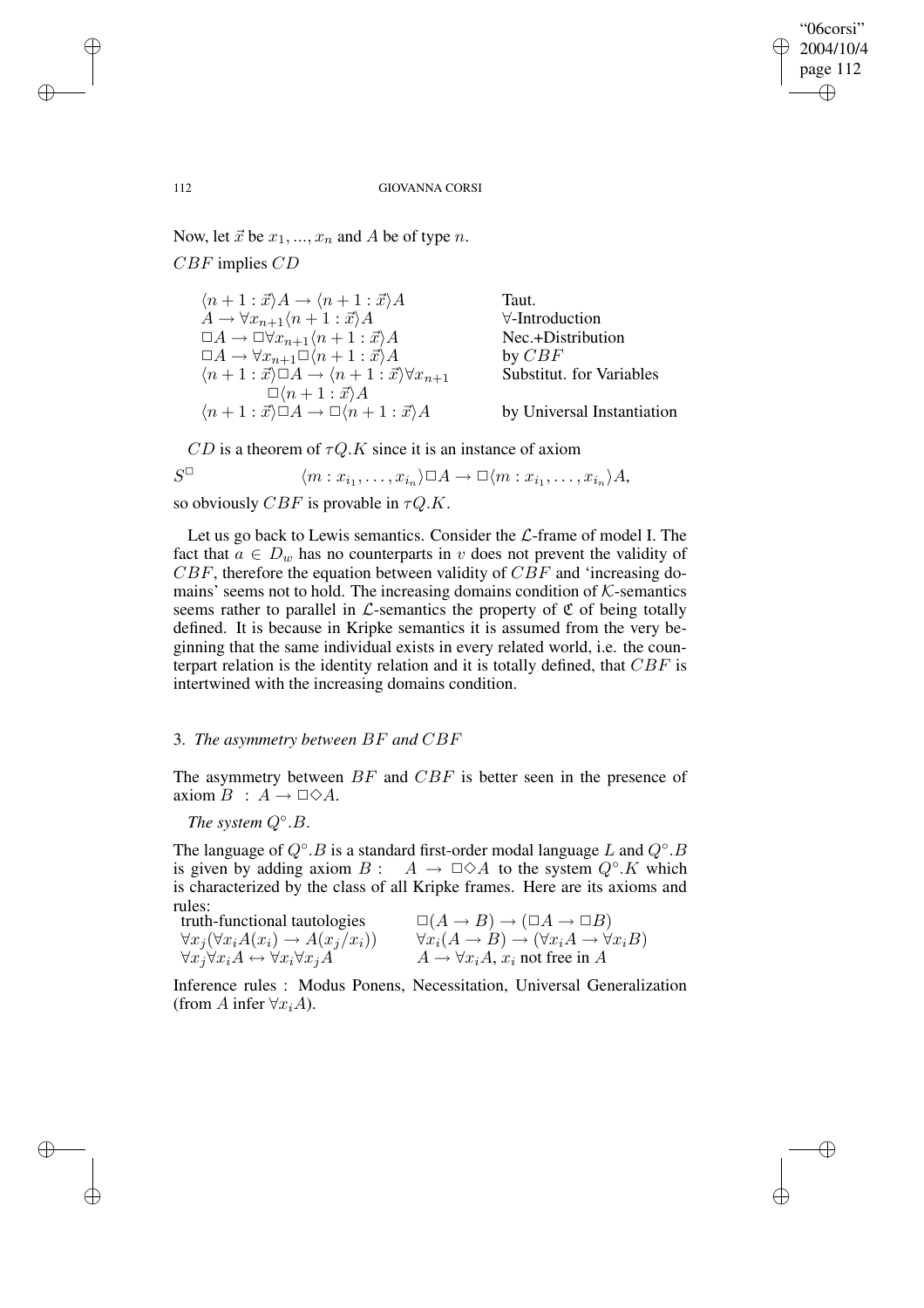The system  $Q^{\circ}$ . B is valid with respect to the class of symmetric K-frames, but it is unknown if it is also complete with respect to that class. By adding  $CBF$  to  $Q^{\circ}.B$  we get a system which contains  $BF$  among its theorems and which is complete with respect to the class of symmetric  $K$ -frames with constant inner domains and constant outer domains.<sup>8</sup>

In the presence of symmetry either validity of the condition that "domains never increase" or validity of the condition that "domains never decrease" leads to the constant domains condition, and so one would expect that adding either  $CBF$  or  $BF$  would lead to the same system. Instead, by adding  $BF$ to  $Q^{\circ}.B$  we get a K-incomplete system:  $CBF$  is valid on all K-frames for  $Q^{\circ}.B + BF$  and still it is not a theorem of  $Q^{\circ}.B + BF^{\circ}$ 

In order to see this we show how to transform any wff  $A$  of  $L$  into a wff  $\tau_n A$ , for some n, of the typed language  $L^{\tau}$ , such that  $Q^{\circ}.B + BF \vdash A$ only if  $\tau_n A$  is valid on all symmetric Lewis frames where the counterpart relation is surjective and  $u$ -totally defined. Now, take the following instance of CBF:  $\Box \forall x_1 P(x_1) \rightarrow \forall x_1 \Box P(x_1)$ . As we shall see  $\tau_1[\Box \forall x_1 P(x_1) \rightarrow$  $\forall x_1 \Box P(x_1)$  is  $\Box \forall x_2 \langle 2 : x_2 \rangle P(x_1) \rightarrow \forall x_2 \langle 2 : x_2 \rangle \Box P(x_1)$  and we can easily check that this formula fails on Model V of section 2, in which  $R$  is symmetric and  $\mathfrak C$  is surjective and u-totally defined. Let us check.

 $\langle b \rangle \models_w \Box \forall x_2 \langle 2 : x_2 \rangle P(x_1)$  since  $\langle b^* \rangle \models_v \forall x_2 \langle 2 : x_2 \rangle P(x_1)$  and  $\langle a \rangle \models_v$  $\forall x_2 \langle 2 : x_2 \rangle P(x_1)$ , and this is so because  $\langle b^*, b^* \rangle \models_v \langle 2 : x_2 \rangle P(x_1)$  and  $\langle a, b^* \rangle \models_v \langle 2 : x_2 \rangle P(x_1)$ , in fact  $\langle b^* \rangle \models_v P(x_1)$ .

But  $\langle b \rangle \not\models w \forall x_2\langle 2 : x_2\rangle \Box P(x_1)$  because  $\langle b, b \rangle \not\models w \langle 2 : x_2\rangle \Box P(x_1),$ because  $\langle b \rangle \not\models_w \Box P(x_1)$ , since  $\langle a \rangle \not\models_v P(x_1)$ . Therefore  $CBF$  is not a theorem of  $Q^{\circ}.B + BF$ .

The rest of the paper is devoted to proving the K-incompleteness of  $Q^{\circ}.B$  + BF.

# 4. Q◦ .B *+* BF *is* K*-incomplete*

 $\rightarrow$ 

 $\rightarrow$ 

✐

✐

We start by listing some formulas of  $L^{\tau}$  which are valid on all  $\mathcal{L}$ -frames.

For any projections  $\langle m : x_{i_1}, ..., x_{i_k} \rangle$ ,  $\langle k : x_{j_1}, ..., x_{j_n} \rangle$ , and  $\langle n : x_{h_1}, ...,$  $x_{h_s}$  and formulas  $A, B$  of type  $n, C, D$  of type  $n + 1$  and  $E$  of type  $s + 1$ :

<sup>8</sup> See [3]. Here is a proof of  $BF: \forall x[\forall x \Box A(x) \rightarrow \Box A(x)], \Box \forall x[\forall x \Box A(x) \rightarrow \Box A(x)],$  $\forall x \Box [\forall x \Box A(x) \rightarrow \Box \overline{A}(x)]$  by  $CBF$ ,  $\forall x [\Diamond \forall x \Box A(x) \rightarrow \Diamond \Box A(x)]$ ,  $\forall x [\Diamond \forall x \Box A(x) \rightarrow \Diamond \Box A(x)]$  $A(x)$ ] via B,  $\forall x \Diamond \forall x \Box A(x) \rightarrow \forall x A(x), \Diamond \forall x \Box A(x) \rightarrow \forall x A(x), \Box \Diamond \forall x \Box A(x) \rightarrow \Diamond$  $\Box \forall x A(x), \forall x \Box A(x) \rightarrow \Box \forall x A(x),$  via B.

<sup>9</sup> This result was announced in [3], where Lewis frames are called counterpart Kripke frames.

"06corsi" 2004/10/4 page 113

✐

✐

✐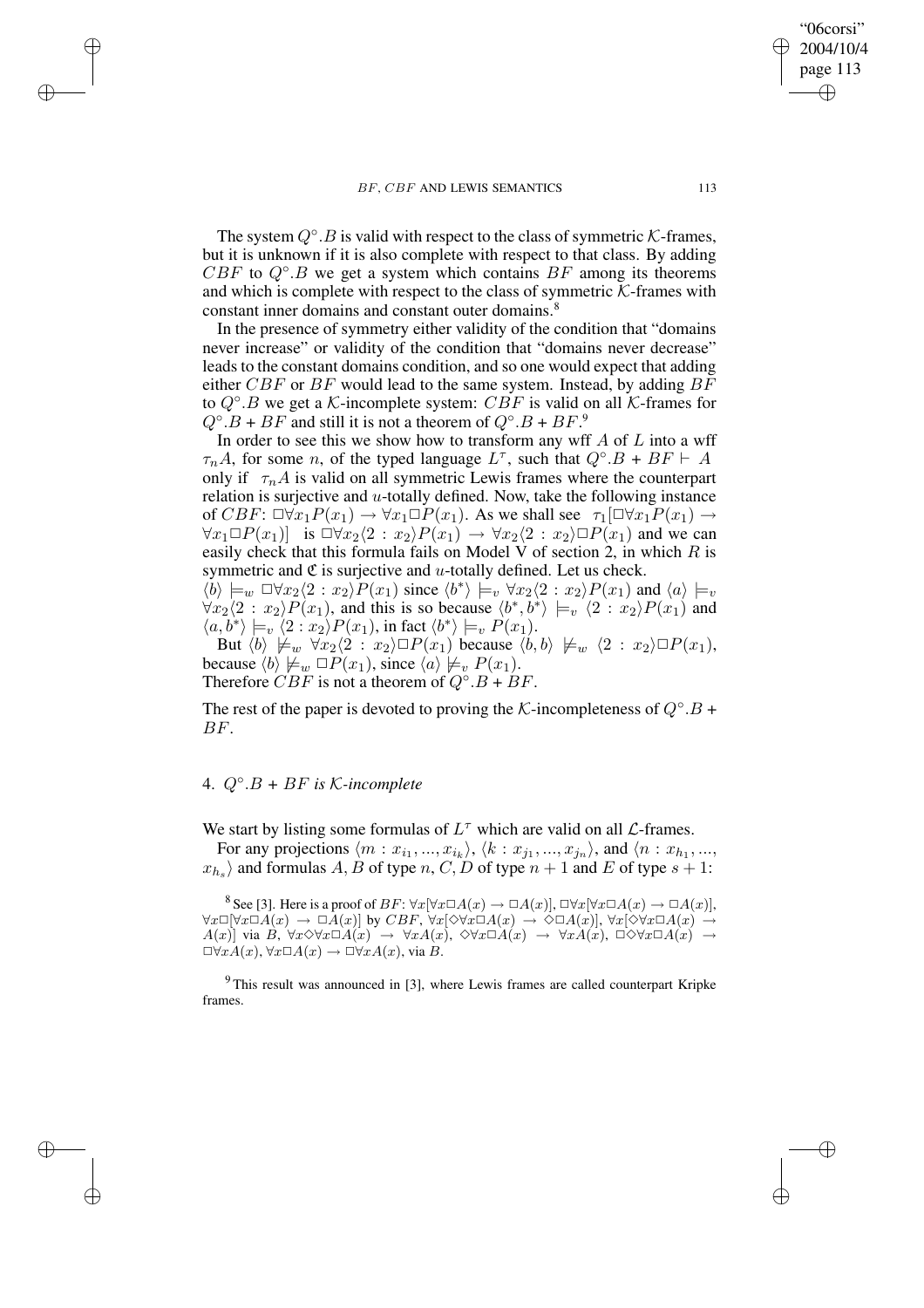"06corsi" 2004/10/4 page 114 ✐ ✐

✐

✐

#### 114 GIOVANNA CORSI

$$
S^i \quad \langle n: x_1, ..., x_n \rangle A \leftrightarrow A
$$
  
\n
$$
S^S \quad \langle m: x_{i_1}, ..., x_{i_k} \rangle (\langle k: x_{j_1}, ..., x_{j_n} \rangle A)
$$
  
\n
$$
\leftrightarrow (\langle m: x_{j_1}, ..., x_{j_k} \rangle \circ \langle k: x_{i_1}, ..., x_{i_n} \rangle) A^{10}
$$
  
\n
$$
S^{\neg} \quad \langle k: x_{i_1}, ..., x_{i_n} \rangle (\neg A) \leftrightarrow \neg \langle k: x_{i_1}, ..., x_{i_n} \rangle A
$$
  
\n
$$
S^{\vee} \quad \langle k: x_{i_1}, ..., x_{i_n} \rangle (A \vee B) \leftrightarrow \langle k: x_{i_1}, ..., x_{i_n} \rangle A \vee \langle k: x_{i_1}, ..., x_{i_n} \rangle B
$$
  
\n
$$
S^{\exists} \quad \langle k: x_{i_1}, ..., x_{i_n} \rangle (\exists x_{n+1}C) \leftrightarrow \exists x_{k+1} \langle k+1: x_{i_1}, ..., x_{i_n}, x_{k+1} \rangle C
$$
  
\n
$$
S^{\Box} \quad \langle k: x_{i_1}, ..., x_{i_n} \rangle \Box B \rightarrow \Box \langle k: x_{i_1}, ..., x_{i_n} \rangle B
$$
  
\n
$$
\tau U I^{\circ} \quad \forall x_{n+1} (\forall x_{n+2} \langle n+2: x_{h_1}, ..., x_{h_s}, x_{n+2} \rangle E
$$
  
\n
$$
\rightarrow \langle n+1: x_{h_1}, ..., x_{h_s}, x_{h+1} \rangle E)
$$
  
\n
$$
\forall D \quad \forall x_{n+1} (C \rightarrow D) \rightarrow (\forall x_{n+1}C \rightarrow \forall x_{n+1}D)
$$
  
\n
$$
VQ \quad A \rightarrow \forall x_{n+1} \langle n+1: x_1, ..., x_n \rangle A \quad \text{Vacuous Quantification}
$$

The following rules preserve  $\mathcal{L}$ -validity: Modus ponens,  $(MP)$ : from A and  $A \rightarrow B$  infer B, Necessitation,  $(N)$ : from A infer  $\Box A$ . Generalization, (G): from  $\langle n + 1 : x_1, \ldots, x_{n+1} \rangle C$  infer  $\forall x_{n+1}C$ ,

Substitution for variables, (SV): from A of type n, infer  $\langle k : x_{i_1}, ..., x_{i_n} \rangle A$ .

A projection  $\langle m : x_{i_1}, \ldots, x_{i_n} \rangle$  is said to be a *selection* 

if  $\{x_{i_1}, \ldots, x_{i_n}\} \subseteq \{x_1, \ldots, x_m\}$  and if  $j \neq k$  then  $x_{i_j} \neq x_{i_k}$ . A selection never contains the same variable twice.

A projection  $\langle m : x_{i_1}, \ldots, x_{i_n} \rangle$  is said to be a *permutation* if it is a selection and  $\{x_{i_1}, \ldots, x_{i_n}\} = \{x_1, \ldots, x_m\}.$ 

From  $S^{\Box}$  and  $S^i$  we get the *L*-validity of

$$
S^{p} \qquad \langle m : x_{i_1}, \dots, x_{i_m} \rangle \Box A \leftrightarrow \Box \langle m : x_{i_1}, \dots, x_{i_m} \rangle A
$$

where  $\langle m : x_{i_1}, \ldots, x_{i_m} \rangle$  is a permutation.<sup>11</sup>

Let us consider the following generalizations of  $D$  and  $CD$ , respectively,

 $D^*$   $\Box \langle m : x_{i_1}, \ldots, x_{i_n} \rangle A \rightarrow \langle m : x_{i_1}, \ldots, x_{i_n} \rangle \Box A$ 

<sup>10</sup> Let the complex term  $\langle m : x_1, ..., x_n \rangle$  of type  $m \to n$  be given. The operation of composition with terms of type *n* is defined so: if  $x_j^n$  is a term of type *n*, then

$$
\langle m : x_{i_1}, ..., x_{i_n} \rangle \circ x_j^n = x_{i_j}^m,
$$

For any pair of complex terms  $\langle m : x_{i_1},...,x_{i_n} \rangle$  of type  $m \to n$  and  $\langle n : x_{j_1},...,x_{j_k} \rangle$  of type  $n \rightarrow k$ ,

 $\langle m : x_{i_1},...,x_{i_n} \rangle \circ \langle n : x_{j_1},...,x_{j_k} \rangle = \langle m : \langle m : x_{i_1},...,x_{i_n} \rangle \circ x_{j_1},...,\langle m : x_{j_k},...,x_{j_k} \rangle$  $x_{i_1},...,x_{i_n}\rangle \circ x_{j_k}\rangle.$ 

<sup>11</sup> If  $\pi$  is a permutation from m to m there is a permutation  $\pi^*$  from m to m such that  $\pi \circ \pi^* = \pi^* \circ \pi = \langle m : x_1, \ldots, x_m \rangle$ . So  $\pi^* \Box \pi A \rightarrow \Box \pi^* \pi A$  by  $S^{\Box}$ ,  $\pi^* \Box \pi A \rightarrow \Box A$  by  $S^i$ ,  $\pi \pi^* \Box \pi A \to \pi \Box A$  by  $SV$ ,  $\Box \pi A \to \pi \Box A$  by  $S^i$ .

 $\rightarrow$ 

 $\rightarrow$ 

✐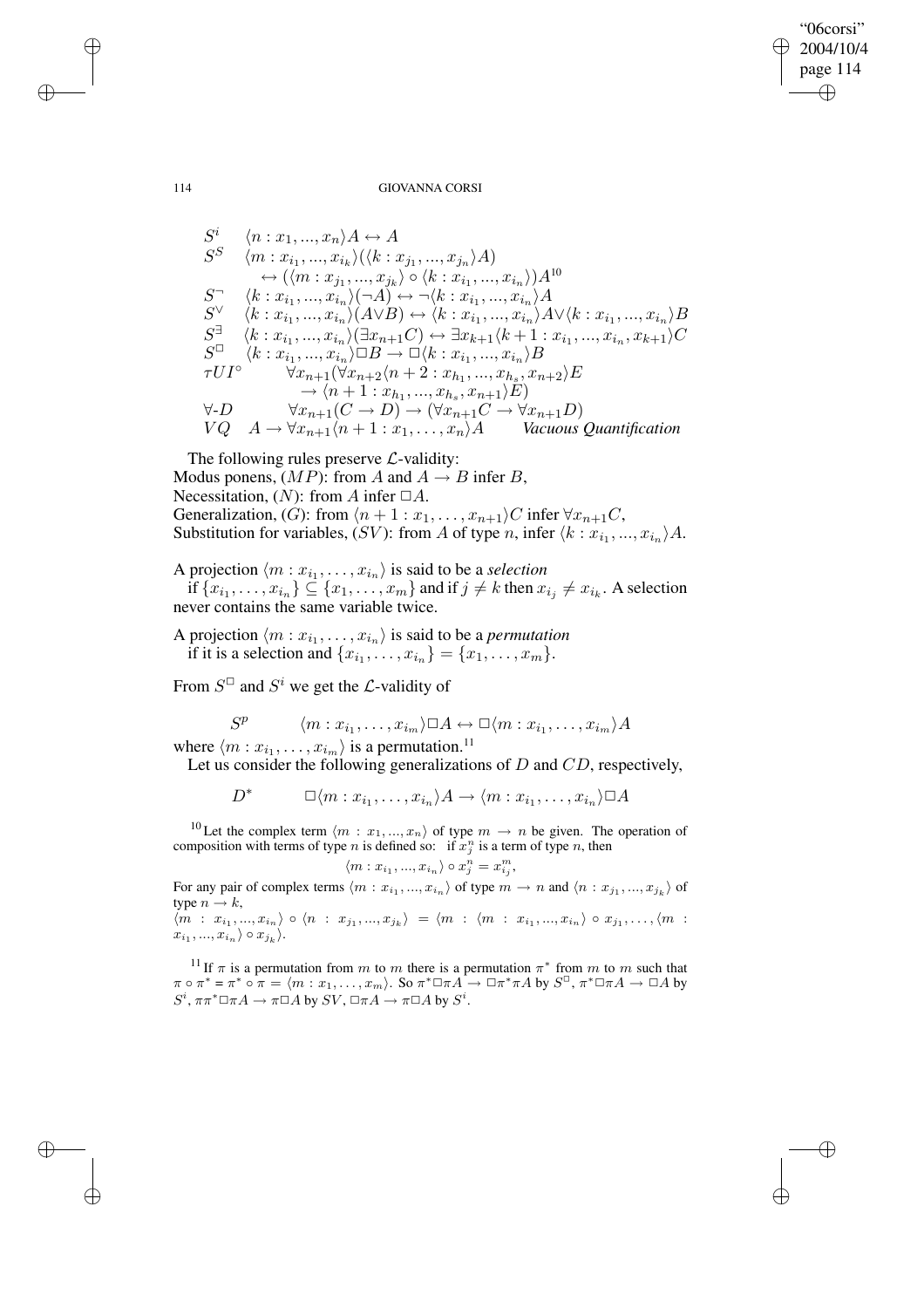"06corsi" 2004/10/4 page 115 ✐ ✐

✐

✐

and

 $\rightarrow$ 

 $\rightarrow$ 

✐

✐

$$
CD^* \qquad \langle m : x_{i_1}, \dots, x_{i_n} \rangle \square A \longrightarrow \square \langle m : x_{i_1}, \dots, x_{i_n} \rangle A
$$
  
where  $\langle m : x_{i_1}, \dots, x_{i_n} \rangle$  is a selection.

 $CD^*$  is  $\mathcal{L}$ -valid since it is a particular instance of  $S^{\Box}$ , whereas  $D^*$  can be obtained from  $D$  and  $S^{i}$ .<sup>12</sup>

As a consequence, the equivalence:

 $DS \qquad \Box \langle m : x_{i_1}, \ldots, x_{i_n} \rangle A \leftrightarrow \langle m : x_{i_1}, \ldots, x_{i_n} \rangle \Box A$ is valid on all  $\mathcal{L}\text{-frames}$  where  $\mathfrak{C}$  is u-totally defined. Validity of DS is going to play a major role in what follows.

The strategy we are going to make use of in the sequel is a refinement of the one introduced in [5] to relate classical logic formalized in a usual first order language to classical logic formalized in a typed language.

Let  $E$  be either a term or a formula of  $L$ . Define

 $\phi[E] = max_k(x_k)$  occurs in E)

 $\phi$  counts both the free and the bound variables of E. For any wff A of L and  $n \ge \phi(A)$  we define a formula  $\tau_n[A]^{13}$  of  $L^{\tau}$  of type n as follows:

$$
\tau_n[P^m(x_{i_1},...,x_{i_m})] = P^m(n:x_{i_1},...,x_{i_m})
$$
\n
$$
\tau_n[\neg A]
$$
\n
$$
= \neg \tau_n[A]
$$
\n
$$
\tau_n[\Box A]
$$
\n
$$
= \Box \tau_n[A]
$$
\n
$$
\tau_n[A * B]
$$
\n
$$
= \tau_n[A] * \tau_n[B] \qquad * \in \{\vee, \wedge, \to\}
$$
\n
$$
\tau_n[\exists x_i A] = \exists x_{n+1}(\langle n+1:x_1,...,x_{i-1},x_{n+1},x_{i+1},...,x_n \rangle \tau_n[A])
$$
\n
$$
\tau_n[\forall x_i A] = \forall x_{n+1}(\langle n+1:x_1,...,x_{i-1},x_{n+1},x_{i+1},...,x_n \rangle \tau_n[A])
$$

For simplicity's sake, we will often write  $\langle n + 1 : x_1, \ldots, x_{n+1}/i, \ldots, x_n \rangle$ instead of  $\langle n + 1 : x_1, \ldots, x_{i-1}, x_{n+1}, x_{i+1}, \ldots, x_n \rangle$ .

By  $A(x_{i_1}/x_{k_1},...,x_{i_n}/x_{k_n})$  we denote the formula obtained by simultaneously substituting  $x_{i_h}$  for the free occurrences of  $x_{k_h}$ ,  $i \leq h \leq n$ , in A. We use the notation  $A(x_{i_1},...,x_{i_n})$  to denote the formula obtained from A (whose free variables are all among  $x_1, \ldots, x_n$ ) by simultaneously substituting  $x_{i_1}$  for  $x_1, \ldots, x_{i_n}$  for  $x_n$ .

<sup>12</sup> If  $\langle m : x_{i_1}, \ldots, x_{i_n} \rangle$  is a selection, there are  $x_{i_{n+1}}, \ldots, x_{i_m}$  such that  $\langle m : x_{i_1}, \ldots, x_{i_n} \rangle$  $x_{i_1}, \ldots, x_{i_n}, x_{i_{n+1}}, \ldots, x_{i_m}$  is a permutation. Since  $\langle m : x_{i_1}, \ldots, x_{i_n} \rangle = \langle m : x_{i_1}, \ldots, x_{i_n} \rangle$  $x_{i_1},\ldots,x_{i_n},x_{i_{n+1}},\ldots,x_{i_m}\rangle \circ \langle m:x_1,\ldots,x_{m-1}\rangle \circ \langle m{-}1:x_1,\ldots,x_{m-2}\rangle \circ \cdots \circ \langle n{+}1:x_1,\ldots,x_{m-1}\rangle$  $x_1, \ldots, x_n$ ,  $D^*$  obtains.

 $13$  This definition is taken from [5].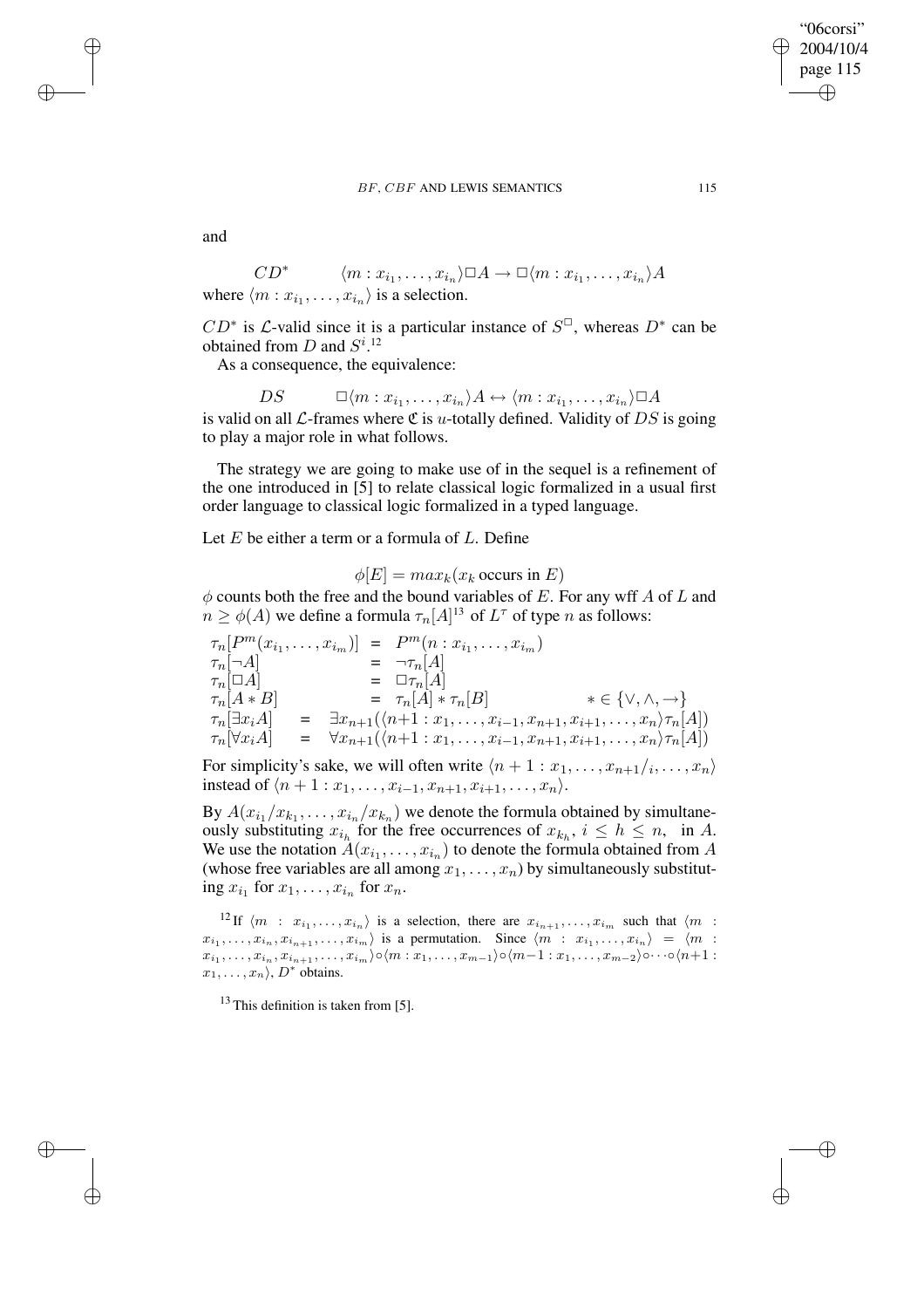## "06corsi" 2004/10/4 page 116 ✐ ✐

✐

✐

#### 116 GIOVANNA CORSI

Let A be a wff whose free variables are *among*  $x_1, \ldots, x_n$ . We say that  $(x_{i_1}, \ldots, x_{i_n})$  is an *A-suitable substitution* iff

 $(i)$   $(x_{i_1}, \ldots, x_{i_n})$  is a selection,

(*ii*) if  $x_k$  has a bound occurrence in A, then either  $x_k$  is different from any of  $x_{i_1}, \ldots, x_{i_n}$  or  $x_k = x_{i_k}$ .<sup>14</sup>

For example, if  $\phi[A] \leq n$ , then  $(x_1, \ldots, x_n)$  is an A-suitable substitution.

Given (i) and (ii),  $x_{i_1}, \ldots, x_{i_n}$  are free for  $x_1, \ldots, x_n$  in A. Moreover  $(x_{i_1}, \ldots, x_{i_n})$  is a *B*-suitable substitution for any subformula *B* of *A*.

In brief, now our aim is to show that model V is "a model for  $Q^{\circ}.B + BF$ " in the following sense: for any theorem A of  $Q^{\circ}.B + BF$  and for any  $n \geq 1$  $\phi[A]$ , we show that  $\tau_n[A]$  is valid on all *L*-frames where *R* is symmetric and C is u-totally defined and surjective, so  $\tau_n[A]$  is valid on model V. Since  $\tau_1[\Box \forall x_1P(x_1) \rightarrow \forall x_1 \Box P(x_1)]$  is not valid on model V, as shown at the beginning of this section,  $CBF$  is not a theorem of  $Q^{\circ}.B + BF$ .

In the next lemmas we will use the symbol " $\models$ " to denote validity on all  $\mathcal{L}$ -frames where  $\mathfrak{C}$  is *u*-totally defined, if not otherwise specified.

**Lemma 4.1:** Let  $A$  be a wff of L. If  $n \ge \phi[A]$ ,  $m \ge n$ ,  $m \ge \phi(x_{i_1}), \ldots, m \ge n$  $\phi(x_{i_n})$ , and  $(x_{i_1}, \ldots, x_{i_n})$  is an A-suitable substitution, then

$$
\models \tau_m[A(x_{i_1},\ldots,x_{i_n})] \leftrightarrow \langle m:x_{i_1},\ldots,x_{i_n}\rangle \tau_n[A]
$$

Proof. By induction on  $A. \models \tau_m[P^n(x_{i_1},...,x_{i_n})]$  iff  $\models P^n(m :$  $(x_{i_1},...,x_{i_n})$  iff  $\models \langle m:x_{i_1},...,x_{i_n}\rangle P^n(n:x_1,...,x_n)]$  iff  $\models \langle m:n\rangle$  $x_{i_1},\ldots,x_{i_n}\rangle\tau_n[P^n(x_1,\ldots,x_n)].$ 

 $A = \Box B$ .

 $\models \tau_m[(\Box B)(x_{i_1},\ldots,x_{i_n})]$  iff  $\models \tau_m[\Box(B(x_{i_1},\ldots,x_{i_n}))]$  iff  $\models \Box \tau_m[(B(x_{i_1},\ldots,x_{i_n}))]$  $(x_{i_1},...,x_{i_n})$ ] iff by induction hyp.  $\models \Box \langle m : x_{i_1},...,x_{i_n} \rangle \tau_n[B]$  iff by  $DS(\langle m : x_{i_1}, \ldots, x_{i_n} \rangle)$  is a selection, since it is a B-suitable substitution)  $\models \langle m : x_{i_1}, \ldots, x_{i_n} \rangle \Box \tau_n[E] \text{ iff } \models \langle m : x_{i_1}, \ldots, x_{i_n} \rangle \tau_n[\Box B].$ 

 $A = \exists x_k B.$  $\models \tau_m[(\exists x_k B)(x_{i_1},\ldots,x_{i_n})]$  iff  $\models \tau_m[\exists x_k(B(x_{i_1},\ldots,x_k/x_k,\ldots,x_{i_n}))]$ iff  $\varphi \equiv \exists x_{m+1}(m+1 : x_1, \ldots, x_{m+1}/k, \ldots, x_m) \tau_m[B(x_{i_1}, \ldots, x_k/x_k, \ldots, x_m)]$  $(x_{i_n})$  iff by induction hyp.  $\models \exists x_{m+1}\langle m+1:x_1,\ldots,x_{m+1}\rangle_k,\ldots,x_m\rangle$ 

 $14$  Condition (*ii*) guarantees that if a selection is expanded with an identical substitution, say  $x_k/x_k$  ( $x_k$  bound in A), then it remains a selection. For example  $(x_2)$  is not a suitable substitution for  $(P(x_1) \wedge \exists x_2 Q(x_2))$  because  $(\exists x_2 Q(x_2))(x_2)$  is going to be equal to  $\exists x_2(Q(x_2)(x_2, x_2))$  and  $(x_2, x_2)$  is not a selection any more.

 $\rightarrow$ 

 $\rightarrow$ 

✐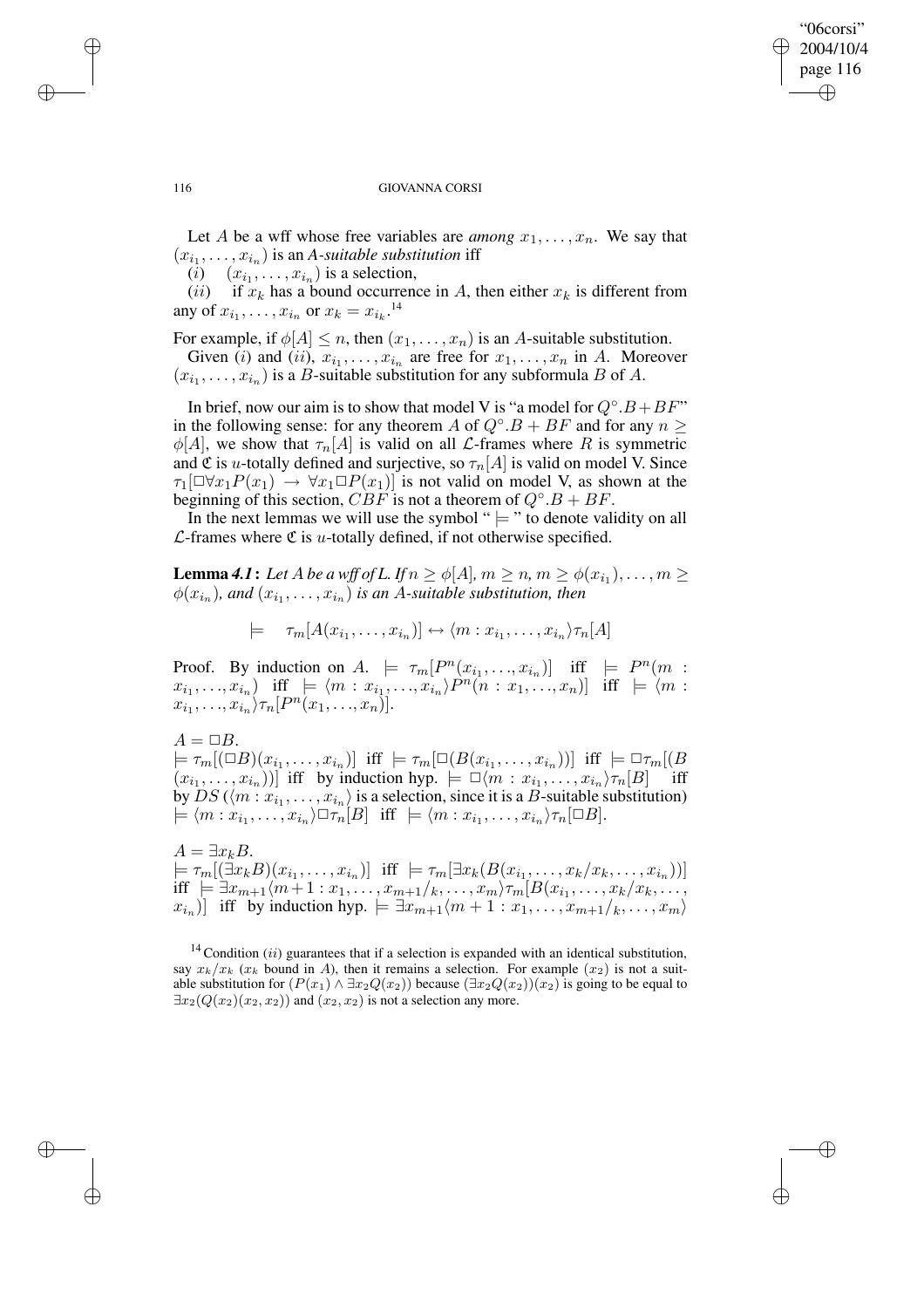$$
\langle m: x_{i_1}, \ldots, x_k \rangle_{\tau_n}[B] \text{ iff } \models \exists x_{m+1} \langle m+1: x_{i_1}, \ldots, x_{m+1} \rangle_k,
$$
  
\n
$$
\ldots, x_{i_n} \rangle_{\tau_n}[B].
$$
  
\n
$$
\models \langle m: x_{i_1}, \ldots, x_{i_n} \rangle_{\tau_n}[\exists x_k B] \text{ iff}
$$
  
\n
$$
\models \langle m: x_{i_1}, \ldots, x_{i_n} \rangle \exists x_{n+1} \ (\langle n+1: x_1, \ldots, x_{n+1} \rangle_k, \ldots, x_n \rangle_{\tau_n}[B]) \text{ iff}
$$
  
\nby  $S^{\exists}$   
\n
$$
\models \exists x_{m+1} \langle m+1: x_{i_1}, \ldots, x_{i_n}, x_{m+1} \rangle (\langle n+1: x_1, \ldots, x_{n+1} \rangle_k, \ldots, x_n \rangle_{\tau_n}[B])
$$
  
\n
$$
\text{ iff } \models \exists x_{m+1} \langle m+1: x_{i_1}, \ldots, x_{m+1} \rangle_k, \ldots, x_{i_n} \rangle_{\tau_n}[B].
$$

Whence

 $\rightarrow$ 

 $\rightarrow$ 

✐

✐

 $\models \tau_m[(\exists x_k B)(x_{i_1},\ldots,x_{i_n})] \leftrightarrow \langle m:x_{i_1},\ldots,x_{i_n}\rangle \tau_n[\exists x_k B].$ 

**Corollary** 4.2: Let A be a pure wff. If  $n \ge \phi[A]$ , then for any  $p \ge n$ ,

(a) 
$$
\models \tau_p[A] \leftrightarrow \langle p : x_1, \dots, x_n \rangle \tau_n[A]
$$

*If*  $n \geq 1$ *, then* 

(b) 
$$
\models \tau_p[A]
$$
 only if  $\models \tau_n[A]$ 

Proof. (a)  
\n
$$
\begin{array}{ll}\n\vdash & \tau_p[A] \leftrightarrow \tau_p[A(x_1, \ldots, x_n)] \\
\vdash & \tau_p[A] \leftrightarrow \langle p : x_1, \ldots, x_n \rangle \tau_n[A] & \text{by lemma 4.1} \\
(b) & \vdash & \tau_p[A] \\
\vdash & \tau_p[A] & \vdash & \tau_p[A] \\
\vdash & \langle p : x_1, \ldots, x_n \rangle \tau_n[A] & \text{by (a)} \\
\vdash & \langle n : x_1, \ldots, x_n, \underbrace{x_1, \ldots, x_1}_{(p-n)-times} \rangle \langle p : x_1, \ldots, x_n \rangle \tau_n[A] & \text{by } SV \\
&\downarrow & \text{by } SV, \text{ the proviso that } n \geq 1 \text{ is used} \\
\vdash & \langle n : x_1, \ldots, x_n \rangle \tau_n[A] & \vdash & \tau_n[A]\n\end{array}
$$

**Lemma 4.3:** Let A be any wff. If  $n \ge \phi[A], m \ge n, m \ge \phi(x_{i_1}), \ldots, m \ge$  $\phi(x_{i_n})$ , and  $x_{i_1}, \ldots, x_{i_n}$  are free for  $x_1, \ldots, x_n$  in A, then

 $\models \langle m : x_{i_1}, \ldots, x_{i_n} \rangle \tau_n[A] \rightarrow \tau_m[A(x_{i_1}, \ldots, x_{i_n})]$ 

Proof. By induction on A. Analogous to the proof of the previous lemma.

 $A = \Box B$ . When  $\langle m : x_{i_1}, \ldots, x_{i_n} \rangle$  is not a selection, DS doesn't hold anymore, and by using  $S^{\Box}$  we can only prove that

 $\models \langle m : x_{i_1}, \ldots, x_{i_n} \rangle \tau_n[\Box B] \to \tau_m[\Box B(x_{i_1}, \ldots, x_{i_n})]$ . To wit,

"06corsi" 2004/10/4 page 117

✐

✐

✐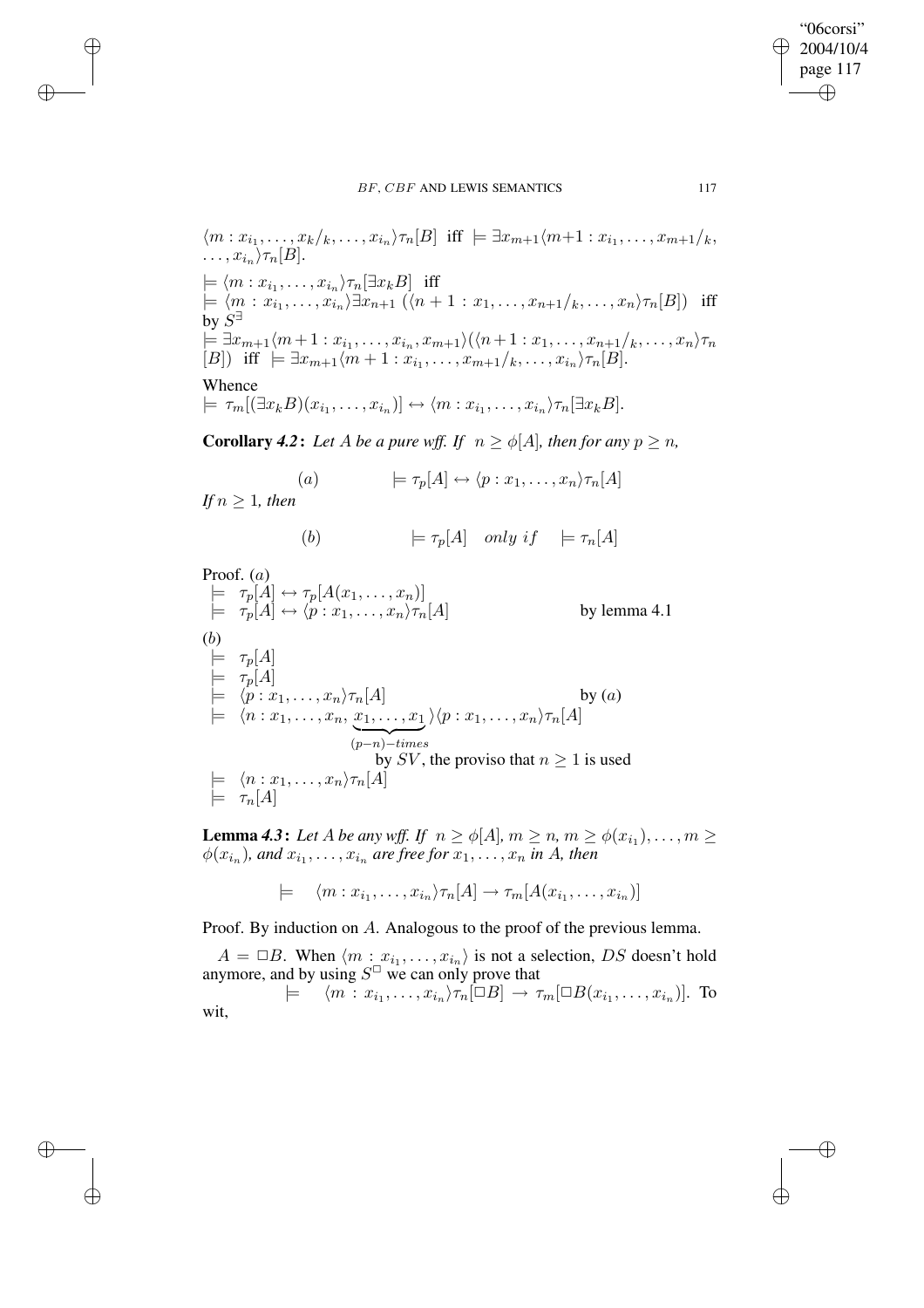"06corsi" 2004/10/4 page 118 ✐ ✐

✐

✐

### 118 GIOVANNA CORSI

 $\models \langle m : x_{i_1}, \ldots, x_{i_n} \rangle \tau_n[\Box B]$  iff  $\models \langle m : x_{i_1}, \ldots, x_{i_n} \rangle \Box \tau_n[B]$  only if by  $S^{\Box} \models \Box \langle m : x_{i_1}, \ldots, x_{i_n} \rangle \tau_n[B]$ . Then by induction hypothesis,  $\models \Box \tau_m[B(x_{i_1},\ldots,x_{i_n})]$  therefore  $\models \tau_m[\Box B(x_{i_1},\ldots,x_{i_n})]$ .

 $A = \exists x_k B$ . By inspecting the last paragraph of the proof of lemma 4.1 we soon realize that  $\models \langle m : x_{i_1}, \ldots, x_{i_n} \rangle \tau_n[\exists x_k B]$  iff  $\models \exists x_{m+1}\langle m+1 :$  $x_{i_1}, \ldots, x_{m+1}/_k, \ldots, x_{i_n} \rangle \tau_n[B]$ . This holds iff, by composition,  $\models \exists x_{m+1}\langle m+1:x_1,\ldots,x_{m+1}/_k,\ldots,x_m\rangle\langle m:x_{i_1},\ldots,x_k/_k,\ldots,x_{i_n}\rangle\tau_n$  $[B]$ , therefore, by induction hypothesis,  $\models \exists x_{m+1}\langle m+1:x_1,\ldots,x_{m+1}/_k,\ldots,x_m\rangle \tau_m[B(x_{i_1},\ldots,x_k/x_k,\ldots,x_n)]$  $x_{i_n})]$ , so  $\models \tau_m[\exists x_k[B(x_{i_1},\ldots,x_k/x_k,\ldots,x_{i_n})]$  whence  $\models \tau_m[(\exists x_k B)(x_{i_1}, \ldots, x_{i_n})]$ . Consequently  $\models \langle m : x_{i_1}, \ldots, x_{i_n} \rangle \tau_n[\exists x_k B] \rightarrow \tau_m[(\exists x_k B)(x_{i_1}, \ldots, x_{i_n})].$ 

**Lemma 4.4:** Let A be a wff of L and  $n = max(1, \phi[A]).$ *If*  $Q^{\circ} \cdot \tilde{K} \vdash A$  *then*  $\mathcal{F} \models \tau_n[A]$ *for any* L*-frame* F *where* C *is* u*-totally defined. If*  $Q^{\circ}.B + BF \vdash A$  *then*  $\mathcal{F} \models \tau_n[A]$ *for any symmetric* L*-frame* F *where* C *is surjective and* u*-totally defined.*

Proof. The lemma holds also for any  $n \geq max(1, \phi[A])$  and the proof is the same. The condition that  $n \geq 1$  entitles us to make use of corollary 4.2(b). By induction on the length of the proof of A. Consider axiom  $UI^{\circ}$ :  $\forall x_j (\forall x_i A \rightarrow A(x_j/x_i))$  which is the same as  $\forall x_j (\forall x_i A \rightarrow A(x_j/x_i))$  $A(x_1, \ldots, x_j/x_i, \ldots, x_n)$ , where for each  $k \neq i$ ,  $x_k$  is replaced by itself.  $\models \tau_n[\forall x_j(\forall x_i A \rightarrow A(x_1,\ldots,x_j/x_i,\ldots,x_n))]$  iff  $\models \forall x_{n+1}\langle n+1 : x_1,\ldots,x_{n+1}/j,\ldots,x_n\rangle (\tau_n[\forall x_iA]\rightarrow \tau_n[A(x_1,\ldots,x_n)]$  $\{x_j/x_i,\ldots,x_n)\}$ ). Let  $\sigma = \langle n+1:x_1,\ldots,x_{n+1}/_j,\ldots,x_n\rangle$ , then  $\models \forall x_{n+1}\sigma(\tau_n[\forall x_iA]\rightarrow \tau_n[A(x_1,\ldots,x_j/x_i,\ldots,x_n)]),$ iff  $\models \forall x_{n+1} \sigma (\forall x_{n+1}\langle n+1:x_1,\ldots,x_{n+1}/i,\ldots,x_n\rangle \tau_n[A]\rightarrow \tau_n[A(x_1,\ldots,x_n)]$  $[x_j/x_i, \ldots, x_n)]$ ),  $IF$ , by lemma 4.3,  $\models \forall x_{n+1} \sigma (\forall x_{n+1}\langle n+1:x_1,\ldots,x_{n+1}\rangle_i,\ldots,x_n\rangle \tau_n[A]\rightarrow \langle n:x_1,\ldots,x_n\rangle$  $x_j/_i,\ldots,x_n\rangle \tau_n[A])$  iff  $\models \forall x_{n+1} \sigma (\forall x_{n+1} \langle n+1:x_1,\ldots,x_{n+1}/i,\ldots,x_n \rangle \tau_n[A] \rightarrow$  $\langle n+1: x_1,\ldots,x_n,x_j\rangle\langle n+1: x_1,\ldots,x_{n+1}/j,\ldots,x_n\rangle\tau_n[A])$ Let  $C = \langle n+1 : x_1, \ldots, x_{n+1} / i, \ldots, x_n \rangle \tau_n[A]$ , then  $\models \forall x_{n+1} \sigma (\forall x_{n+1} C \rightarrow \langle n : x_1, \ldots, x_n, x_j \rangle C)$  iff  $\models \forall x_{n+1}$   $(\sigma \forall x_{n+1} C \rightarrow \sigma \circ (n : x_1, \ldots, x_n, x_i) C)$ 

 $\rightarrow$ 

 $\rightarrow$ 

✐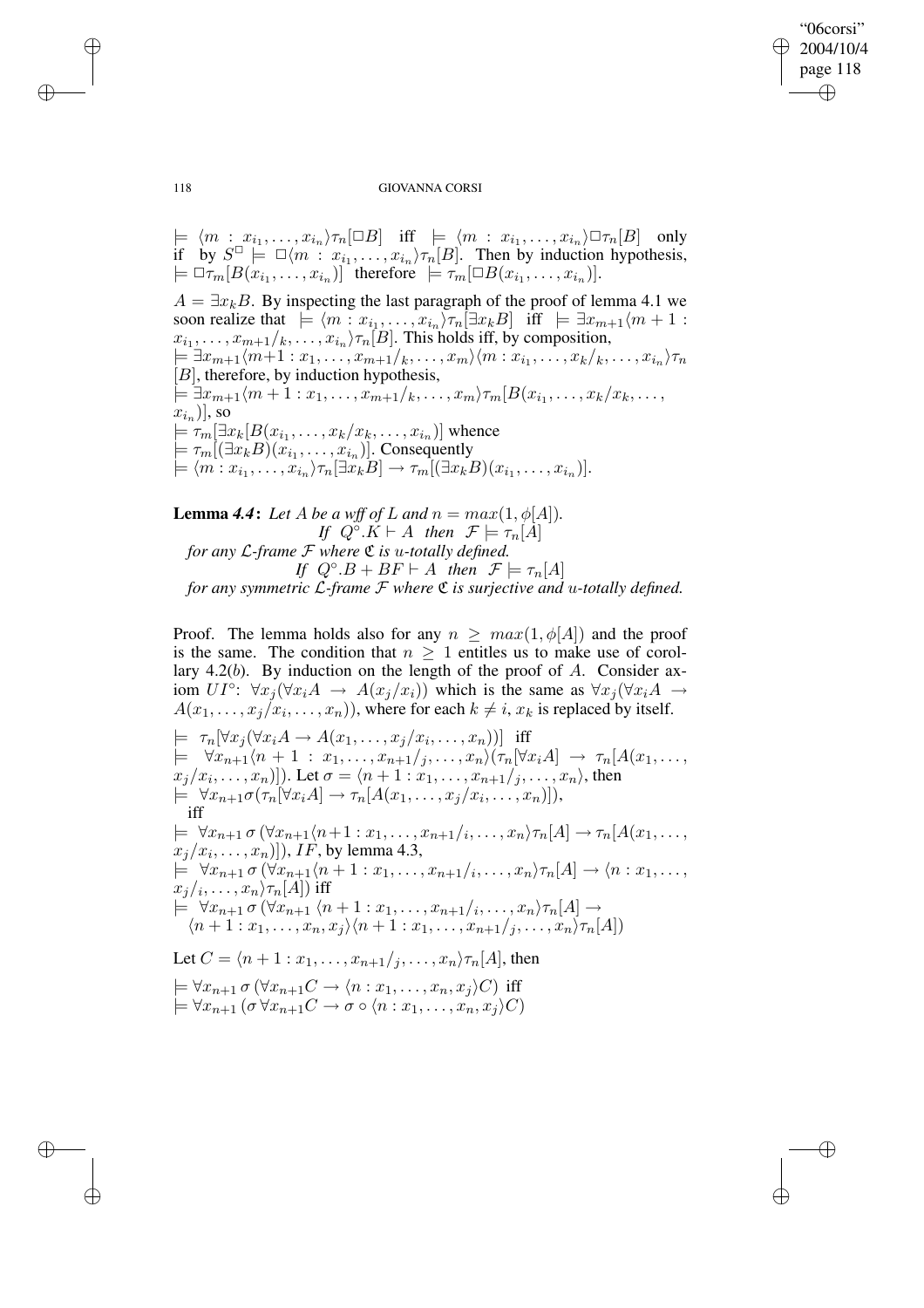$$
\models \forall x_{n+1}(\langle n+1:x_1,\ldots,x_{n+1}/j,\ldots,x_n\rangle \forall x_{n+1}C \rightarrow
$$
  
\n
$$
\langle n+1:x_1,\ldots,x_{n+1}/j,\ldots,x_n\rangle \langle n:x_1,\ldots,x_n,x_j\rangle C)
$$
 iff  
\n
$$
\models \forall x_{n+1}(\forall x_{n+2}\langle n+2:x_1,\ldots,x_{n+1}/j,\ldots,x_n,x_{n+2}\rangle C \rightarrow
$$
  
\n
$$
\langle n+1:x_1,\ldots,x_{n+1}/j,\ldots,x_n,x_{n+1}\rangle C).
$$

 $\rightarrow$ 

 $\rightarrow$ 

✐

✐

But this formula is L-valid, hence  $\tau_n[\forall x_i(\forall x_i A \rightarrow A(x_i/x_i))]$  is valid on all  $\mathcal{L}$ -frames where  $\mathfrak{C}$  is *u*-totally defined.

Consider axiom  $A \to \forall x_i A$ , where  $x_i$  does not occur in A.  $\models \tau_n[A] \rightarrow \tau_n[\forall x_i A] \text{ iff } \models \tau_n[A] \rightarrow \forall x_{n+1}\langle n+1:x_1,\ldots,x_{n+1}\rangle_i,\ldots,$  $x_n \rangle \tau_n[A]$ , iff by lemma  $4.1$ ,  $\models \tau_n[A] \rightarrow \forall x_{n+1} \tau_{n+1}[A(x_1, \ldots, x_{n+1}/x_i,$  $\dots, x_n$ ) iff since  $x_i$  does not occur in  $A \models \tau_n[A] \rightarrow \forall x_{n+1} \tau_{n+1}[A(x_1,$  $\dots, x_n$ )] iff by lemma 4.1,  $\models \tau_n[A] \rightarrow \forall x_{n+1}\langle n+1 : x_1, \dots, x_n \rangle \tau_n[A],$ and this formula is  $\mathcal{L}\text{-valid}$ .

Consider  $\forall x_i(A \rightarrow B) \rightarrow (\forall x_i A \rightarrow \forall x_i B)$ . Let  $\sigma = \langle n+1 : x_1, \ldots, x_n \rangle$  $x_{n+1}/x_i, \ldots, x_n$ , then  $\models \tau_n[\forall x_i(A \rightarrow B)] \rightarrow (\tau_n[\forall x_iA] \rightarrow \tau_n[\forall x_iB])$ iff  $\models \forall x_{n+1}\sigma\tau_n[A \rightarrow B] \rightarrow (\forall x_{n+1}\sigma\tau_n[A] \rightarrow \forall x_{n+1}\sigma\tau_n[B])$  iff  $\models$  $\forall x_{n+1}\tau_{n+1}\ [A(\sigma)\rightarrow B(\sigma)] \rightarrow (\forall x_{n+1}\tau_{n+1}[A(\sigma)] \rightarrow \forall x_{n+1}\tau_{n+1}[B(\sigma)])$ iff  $\models \forall x_{n+1}(\tau_{n+1}[A(\sigma)] \rightarrow \tau_{n+1}[B(\sigma)]) \rightarrow (\forall x_{n+1}\tau_{n+1}[A(\sigma)] \rightarrow \forall x_{n+1}$  $\tau_{n+1}$  [ $B(\sigma)$ ]), and this formula is  $\mathcal{L}$ -valid.

Consider axiom  $BF: \forall x_i \Box A \rightarrow \Box \forall x_i A$ .  $\models \tau_n[\forall x_i \Box A] \rightarrow \tau_n[\Box \forall x_i A]$  iff  $\models \forall x_{n+1}\langle n+1:x_1,\ldots,x_{n+1}/i,\ldots,x_n\rangle \tau_n[\Box A]\rightarrow \Box \tau_n[\forall x_iA]$  iff  $\models \forall x_{n+1}\langle n+1:x_1,\ldots,x_{n+1}\rangle, \ldots, x_n\rangle \Box \tau_n[A]\rightarrow$  $\Box \forall x_{n+1} \langle n+1 : x_1, \ldots, x_{n+1} \rangle_{i}, \ldots, x_n \rangle_{\tau_n}[A]$  iff by DS,  $\models \forall x_{n+1} \Box \langle n+1:x_1,\ldots,x_{n+1}/i,\ldots,x_n \rangle \tau_n[A] \rightarrow$  $\Box \forall x_{n+1}\langle n+1 : x_1,\ldots,x_{n+1},\ldots,x_n\rangle \tau_n[A]$ , and this formula is

valid on all  $\mathcal{L}$ -frames where  $\mathfrak C$  is surjective.

As to the rule of Modus Ponens, assume by induction hypothesis that  $\models$  $\tau_n[A]$  and  $\models \tau_m[A \rightarrow B]$ , where  $m \geq n$ . So  $\models \langle m : x_1, \ldots, x_n \rangle \tau_n[A]$  by SV and  $\models \tau_m[A]$  by corollary 4.2(*a*). Moreover

 $\models \tau_m[A] \rightarrow \tau_m[B],$  so  $\models \tau_m[B],$  and by corollary 4.2(a)

 $\models \langle m : x_1, \ldots, x_q \rangle \tau_q[B]$ , since  $m \ge q$ , where  $q = max(1, \phi[B])$ , then  $\models \tau_a[B]$ , by corollary 4.2(*b*).

As to the generalization rule, assume by induction hypothesis that

 $\models \tau_n[A]$ . By the rule of substitution for the free variables,  $\models \langle n + 1 :$  $x_1, \ldots, x_{n+1}, \ldots, x_n \rangle \tau_n[A], \text{ so } \models \forall x_{n+1} \langle n+1 : x_1, \ldots, x_{n+1} \rangle_i, \ldots, x_n \rangle$  $\tau_n[A]$ , therefore  $\models \tau_n \forall x_i[A]$ .

"06corsi" 2004/10/4 page 119

✐

✐

✐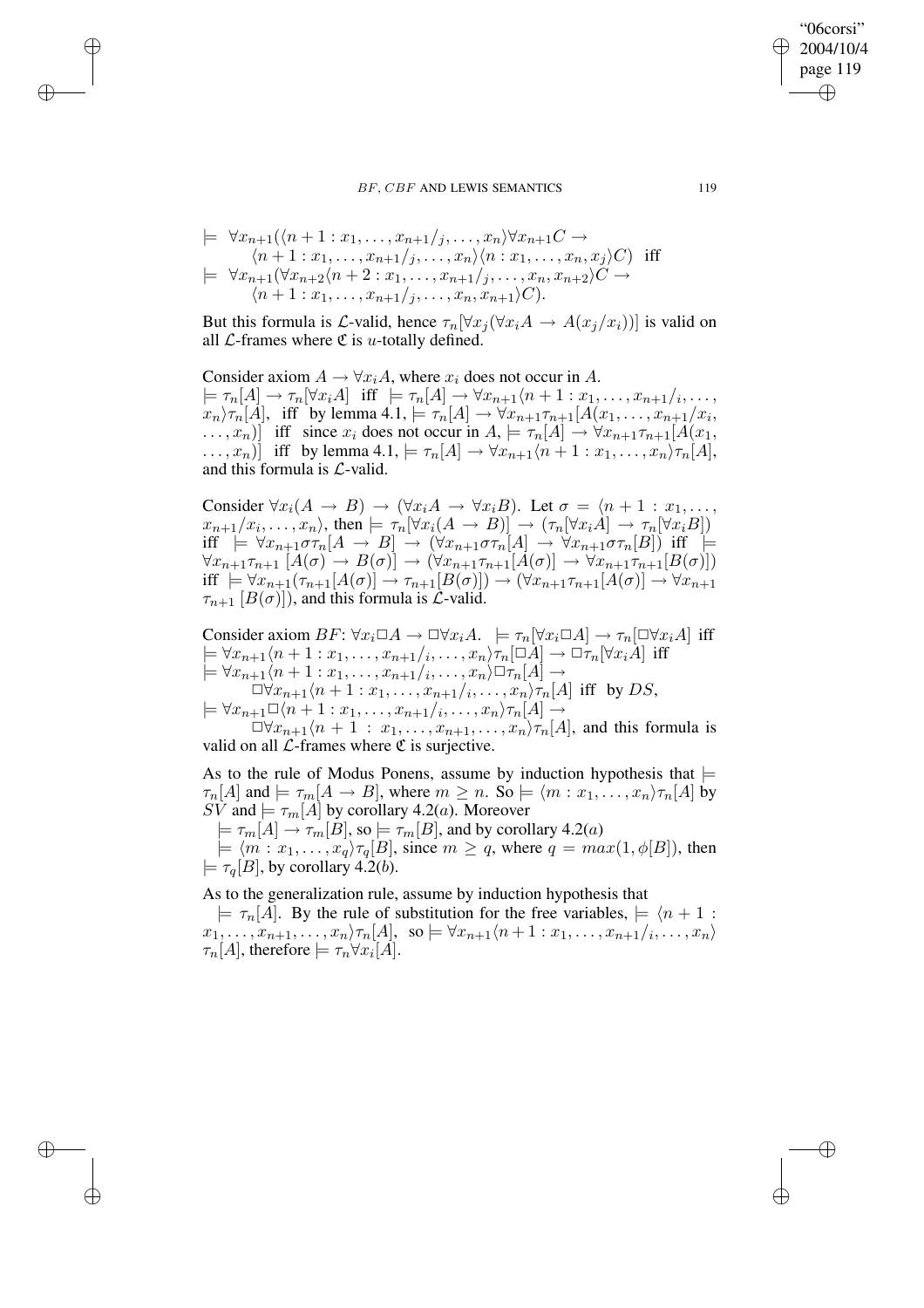"06corsi" 2004/10/4 page 120 ✐ ✐

✐

✐

120 GIOVANNA CORSI

5.  $Q^{\circ}.B + BF$  and  $Q^{\circ}_= .B + BF$ 

A consequence of the K-incompleteness of  $Q^\circ$ .  $B + BF$  is that  $Q^\circ$ .  $B + BF$ with identity,  $Q^{\circ}_{=}.B + BF$ , is not a conservative extension of  $Q^{\circ}.B + BF$ since  $CBF$  is a theorem of  $Q^{\circ}_{=} \cdot B + BF$ .

 $Q^{\circ}_{=} \cdot B + BF$  is  $Q^{\circ} \cdot B + BF$  plus REF<br>SUBS  $x = x$ <br> $x = y$  $x = y \rightarrow (A(x/\sqrt{z}) \rightarrow A(y/\sqrt{z})).$ 

# Here are some auxiliary lemmas:

1.  $\vdash_{Q_{=}^{\circ}\cdot K} \quad \forall x \exists y (y = x)$ 2.  $\vdash_{Q_{=}^{\circ}\cdot K} \quad \exists x A(x) \rightarrow \exists x[\exists y(y=x) \land A(x)]$ 3.  $\vdash_{Q_{\stackrel{\circ}{=}} K}^{\neg} x = y \rightarrow \Box(x = y)$  (Necessity of Identity) NI 4.  $\vdash_{Q_{\stackrel{\circ}{=}} B}^{\bullet} x \neq y \rightarrow \Box(x \neq y)$  (Necessity of Distinction) ND 5.  $\vdash_{Q^{\circ}_= . B + BF}$  $\exists y(y=x) \rightarrow \Box \exists y(y=x)$  (Necessity of Existence) NE

Proof of 2.:

| $\forall x \exists y (y = x)$                                                           |                                                                                                                                                                                                                                                                  |
|-----------------------------------------------------------------------------------------|------------------------------------------------------------------------------------------------------------------------------------------------------------------------------------------------------------------------------------------------------------------|
| $\exists x A(x) \rightarrow \forall x \exists y (y = x) \land \neg \forall x \neg A(x)$ |                                                                                                                                                                                                                                                                  |
|                                                                                         |                                                                                                                                                                                                                                                                  |
|                                                                                         |                                                                                                                                                                                                                                                                  |
|                                                                                         |                                                                                                                                                                                                                                                                  |
|                                                                                         | $\exists x A(x) \rightarrow \neg[\forall x \exists y (y = x) \rightarrow \forall x \neg A(x)]$<br>$\exists x A(x) \rightarrow \neg \forall x [\exists y (y = x) \rightarrow \neg A(x)]$<br>$\exists x A(x) \rightarrow \exists x [\exists y (y = x) \land A(x)]$ |

Proof of 4.:

$$
\vdash_{Q^{\circ}_{-}.B} x = y \to \Box(x = y)
$$
  
\n
$$
\Diamond(x \neq y) \to (x \neq y)
$$
  
\n
$$
\vdash_{Q^{\circ}_{-}.B} N I
$$

"\n
$$
\Box \Diamond (x \neq y) \rightarrow \Box (x \neq y)
$$
\n  
\n"\n
$$
(x \neq y) \rightarrow \Box (x \neq y)
$$
\n
$$
\Box (x \neq y)
$$
\n
$$
\Box (x \neq y) \rightarrow \Box (x \neq y)
$$

## Proof of 5.:

| 1001011 |                                                             |          |
|---------|-------------------------------------------------------------|----------|
|         | $\vdash_{Q^{\circ}\_B+BF} x=y \to \Box(x=y)$                |          |
|         | $\Diamond(x = y) \rightarrow (x = y)$                       | via B    |
| "       | $\exists y \Diamond (x = y) \rightarrow \exists y (x = y),$ |          |
| "       | $\Diamond \exists y (x = y) \rightarrow \exists y (x = y)$  | via $BF$ |

"  $\Box \Diamond \exists y (x = y) \rightarrow \Box \exists y (x = y),$ "  $\exists y(x = y) \rightarrow \Box \exists y(x = y)$  via B.

Let 
$$
A = \Diamond A(x) \land \exists y(y = x)
$$
 and  $B = \Box \forall y \neg A(y)$ .  
\n $\vdash_{Q^{\circledcirc}_{-}} B + BF \land \land B \to \Diamond A(x) \land \exists y(y = x) \land \Box \forall y \neg A(y)$   
\n"  
\n $A \land B \to \Diamond A(x) \land \Box \exists y(y = x) \land \Box \forall y \neg A(y)$   
\n"  
\n $A \land B \to \Diamond [A(x) \land \exists y(y = x) \land \forall y \neg A(y)]$   
\n"  
\n $A \land B \to \Diamond [A(x) \land \neg A(x)]$ 

 $\rightarrow$ 

 $\rightarrow$ 

✐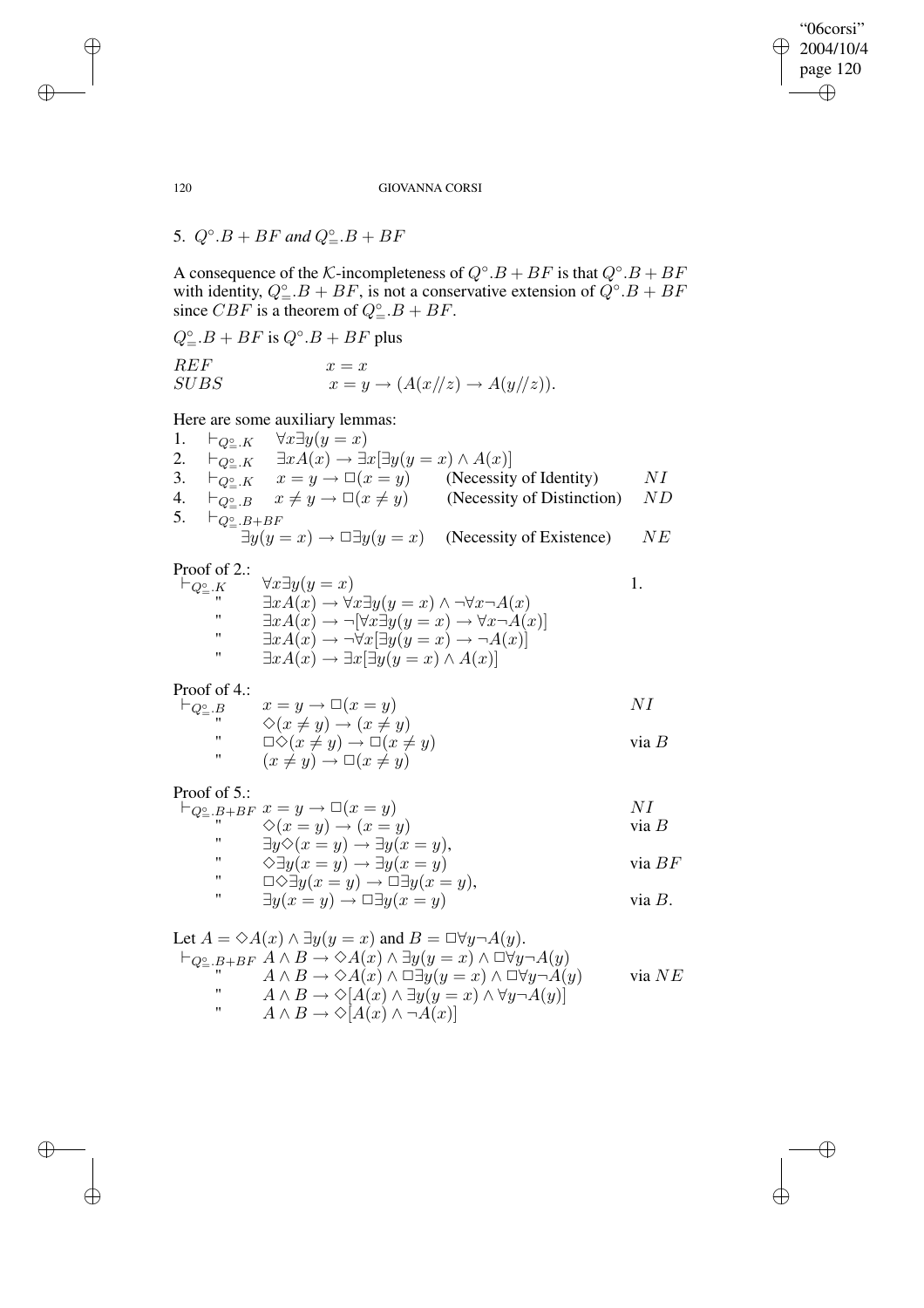$$
A \land B \to \Diamond \bot
$$
  
\n
$$
A \land B \to \bot
$$
  
\n
$$
A \to \neg B
$$
  
\n
$$
A \to \Diamond \exists y A(y)
$$
  
\n
$$
\Diamond A(x) \land \exists y(y = x) \to \Diamond \exists y A(y)
$$
  
\n
$$
\exists x [\Diamond A(x) \land \exists y(y = x)] \to \Diamond \exists y A(y)
$$
  
\n
$$
\exists y \Diamond A(y) \to \Diamond \exists y A(y)
$$
 via 2.

So *CBF* is a theorem of  $Q^{\circ}_{=}$ .*B* + *BF*.

 $\rightarrow$ 

 $\rightarrow$ 

✐

✐

6. K-incompleteness of extensions of  $Q^{\circ}.B + BF$ 

It follows from lemma 4.4 that all the logics  $Q^\circ L + BF$ , where L is any propositional modal logic valid on the frame of model V are Kripke incomplete. Moreover all the logics  $Q^{\circ}.L + BF$  where L is any propositional modal logic such that  $K + (\Box A \leftrightarrow A) \supseteq L \supseteq K + T + B$  are Kripke incomplete, in fact model VI below is a model for any such logic and still it falsifies CBF. T is the axiom  $\Box A \rightarrow A$  corresponding to reflexivity. In particular,  $Q^{\circ}.S5 + BF$  is K-incomplete.

The frame of model VI consists of a single reflexive point  $w, D_w$  consists of the single individual b and  $U_w$  of both individuals a and b. The counterpart relation is reflexive, symmetric (and transitive), u-totally defined and surjective. Therefore model VI is a model for any (consistent) free quantified extension of  $K + T + B + BF$ .

Model VI 
$$
\mathcal{F} \not\models CBF
$$
  
\n
$$
\begin{array}{|c|c|}\n\hline\n\begin{array}{c}\n\hline\n\end{array} & \mathcal{F} \not\models CBF \\
\hline\n\end{array}\n\end{array}
$$
\n
$$
b \in \hat{P} \quad a \notin \hat{P}
$$
\n
$$
\langle \rangle \models_w \forall x_1 P(x_1) \qquad \langle b \rangle \not\models_w \Box P(x_1) \\
\langle \rangle \not\models_w \Box \forall x_1 P(x_1) \rightarrow \forall x_1 \Box P(x_1)
$$

Dip. di Filosofia, Univ. di Bologna E-mail: corsi@philo.unibo.it

"06corsi" 2004/10/4 page 121

✐

✐

 $\oplus$